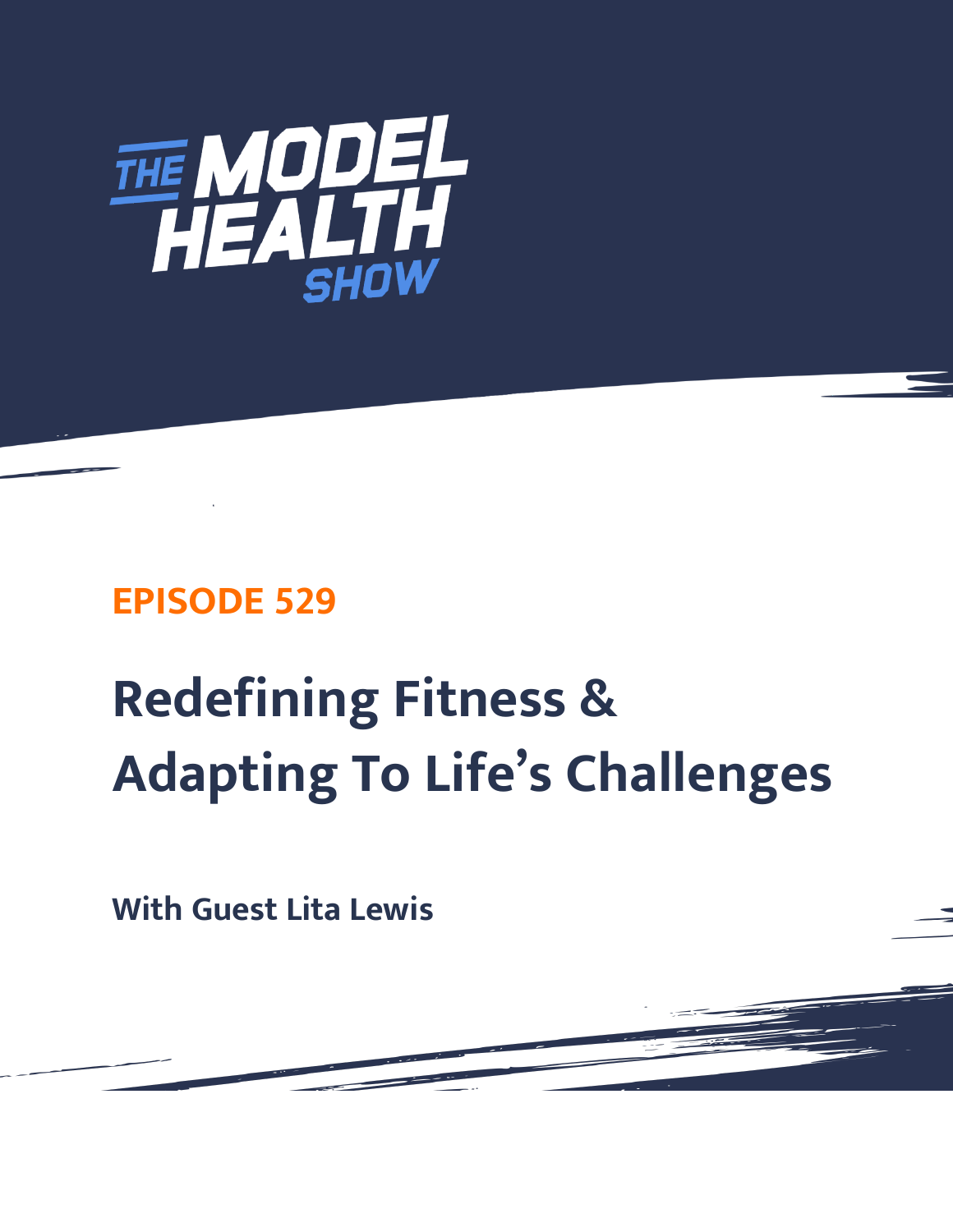# **You are now listening to The Model Health Show with Shawn Stevenson. For more, visit themodelhealthshow.com.**

**SHAWN STEVENSON:** Welcome to The Model Health Show, this is fitness and nutrition expert Shawn Stevenson, and I'm so grateful for you tuning in with me today. On this episode, we're going to be talking about the great pivot that's taken place in regards to fitness during the age of COVID-19. Obviously, a lot has changed in our world. There was a long period of gyms being shut down, bike trails being shut down, swimming pools had caution tape around them. So, a lot of folks were forced to pivot. And during this time, coincidentally, we've seen sedentary behavior that was already at epidemic proportions in our country skyrocket even further. Which again, just based on the data that we already had, it was to be expected, but this is something that we need to take control of, we need to get a handle on. And also, how can we shift gears and look at the bigger picture and look at the value that we can extract from this time, right now. And again, as mentioned, sedentary behavior has been up-leveled even further, and this is actually very counter-productive if we're talking about management of this virus that's on a lot of people's minds right now. And we've got some new data.

This was published in the British Journal of Sports Medicine, and they're looking at a massive analysis of COVID-19 patients to take a good look at their exercise habits prior to contracting COVID-19. The conclusion of the study states that adults who engaged in the recommended levels of physical activity were associated with a decreased likelihood of SARS-CoV-2 infection, severe COVID-19 illness, and COVID-19 related death. Number one, they found that regular exercise has a notable protective effect against contracting COVID in the first place. They found number two, it had an even stronger effect in protecting individuals who regularly exercise from severe effects from COVID-19, and also dramatically reducing the risk of death from COVID-19 as well.

And also in this study, they did a really good job at accounting for confounding factors, but again, no study is perfect. But seeing this connection is really startling, especially when you look at how detailed an analysis like this is and what it really brings forward, and what we can do to truly protect our citizens and get our citizens healthier and more resilient. They tracked the benefits of both aerobic exercise and strength training exercise as well. And they found that strength training had benefits in reducing rates of infection and reducing rates of severe symptoms while aerobic exercise, most notably showed an even greater benefit in reducing rates of infection, severe side effects, and being remarkably protective against death related to COVID-19.

But here's the biggest takeaway from this study, the combined engagement of consistent strength training and aerobic exercise outperformed them all individually and made the risk [of severe COVID infections absolutely plummet. In one cohort of the study, people who](https://themodelhealthshow.com/lita-lewis-redefining-fitness/) 

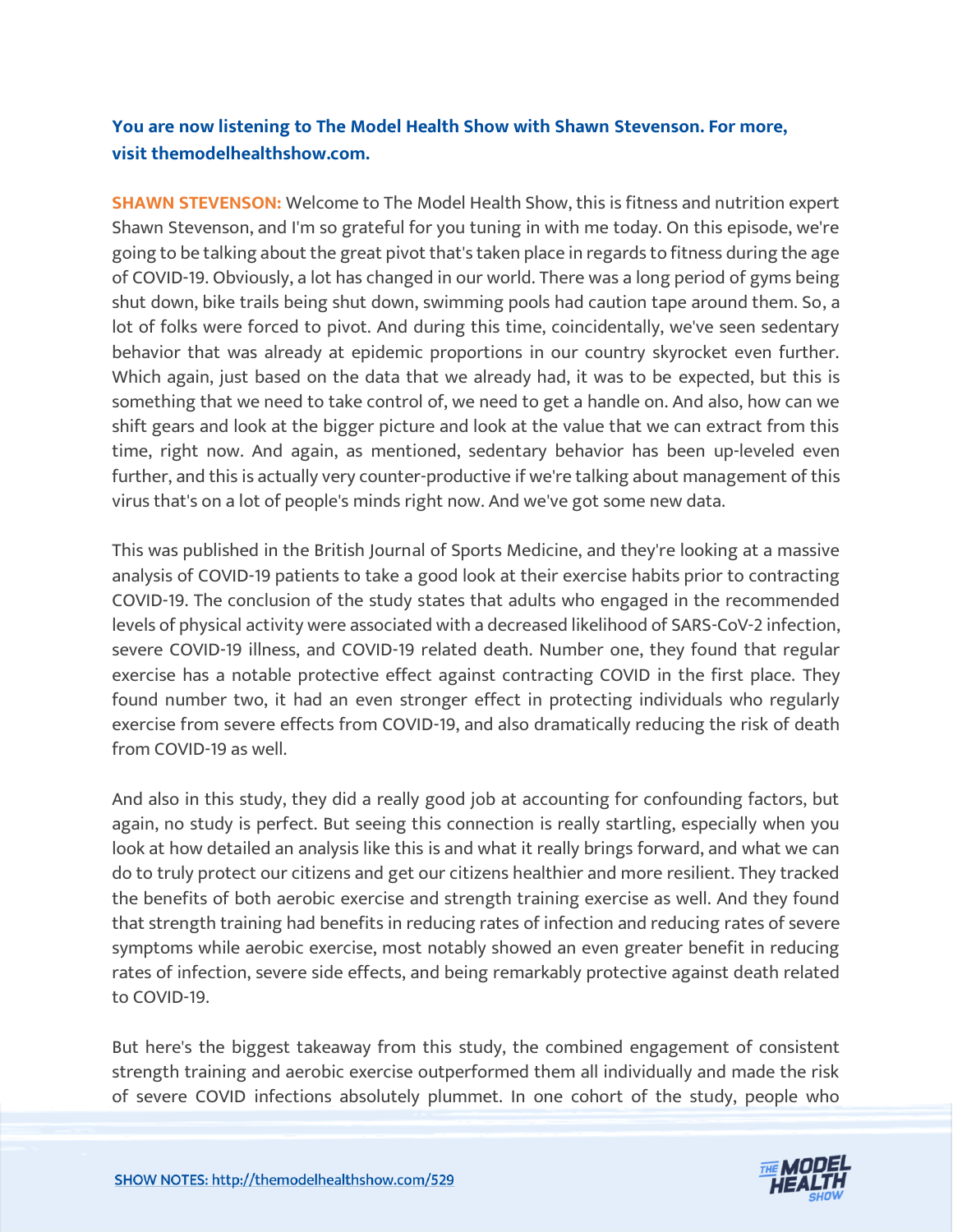regularly strength-train and utilize aerobic exercise had a 27% lower risk of contracting COVID-19 infection in the first place. And listen to this, they had almost a 60% lower risk of severe COVID-19 symptoms. That is incredible, a 60% lower risk of severe symptoms. This sounds medicinal. This is remarkably protective. This should be advocated and talked about a whole lot more. In another cohort of the study, the folks who were getting sufficient amounts of activity, getting sufficient amounts of exercise each week, were found to have a 22% lower risk of COVID-19 infection in the first place, a 38% lower risk of severe COVID-19 and an 83% lower risk of COVID-19 related death. Again, pretty remarkable, this is matching up against folks who are sedentary.

Now, we live right now... Here in the United States, we have the most sedentary culture in the history of the world. And I really want to emphasize this point, and I want you to take a moment and really think about that. At no time in the history of our species have we been this inactive. We evolved really in an environment where we were forced to move around. It was just a part of life. It was just a part of being human. Today, we have so many different conveniences and reacher comforts. They have their place, but it's created a situation where we have to proactively replicate or manufacture movements that we would naturally be doing, walking, running, picking up heavy things. We go to a gym to kind of replicate those activities and elicit the epigenetic influences that those things deliver, which gives us a healthy expression of our genes, healthy function of our DNA, healthy function of our cells, healthy function of our organs, healthy function of our organ systems, healthy function of our bodies.

And so, this is a time where also we can probably add in a little bit more creativity to the mix and getting those biological needs because truly your genes expect you to exercise. Your genes expect you to move and to be active. And even the word exercise itself, we're creating basically... We're putting it into a box. But exercise is a way to describe. Being human really, because encapsulated in this box with exercise, when we open up the box, there are thousands of different things that that could mean. So today we're really going to open up this box, expand this conversation, address what's happening right now in our world, but also look at, "Hey, what can we do moving forward to transform this state of affairs and really get ourselves healthier and more resilient to all the stress that's going on in the world right now?" So really pumped about this and we've got somebody who is an incredibly powerful voice in this domain of fitness and really can't wait... This is her second time on the show and she's somebody who's a friend and somebody who's a continued inspiration and just really a wealth of knowledge, based on her experience in helping countless people. She's impacted millions of people but also finding ways to adapt and pivot in her own life as her life structures have changed. So again, really pumped about this.

Now, as of this recording, we are moving into "cold and flu season", so this is a time to be a little bit more adamant about our immune function and supporting our overall health. This is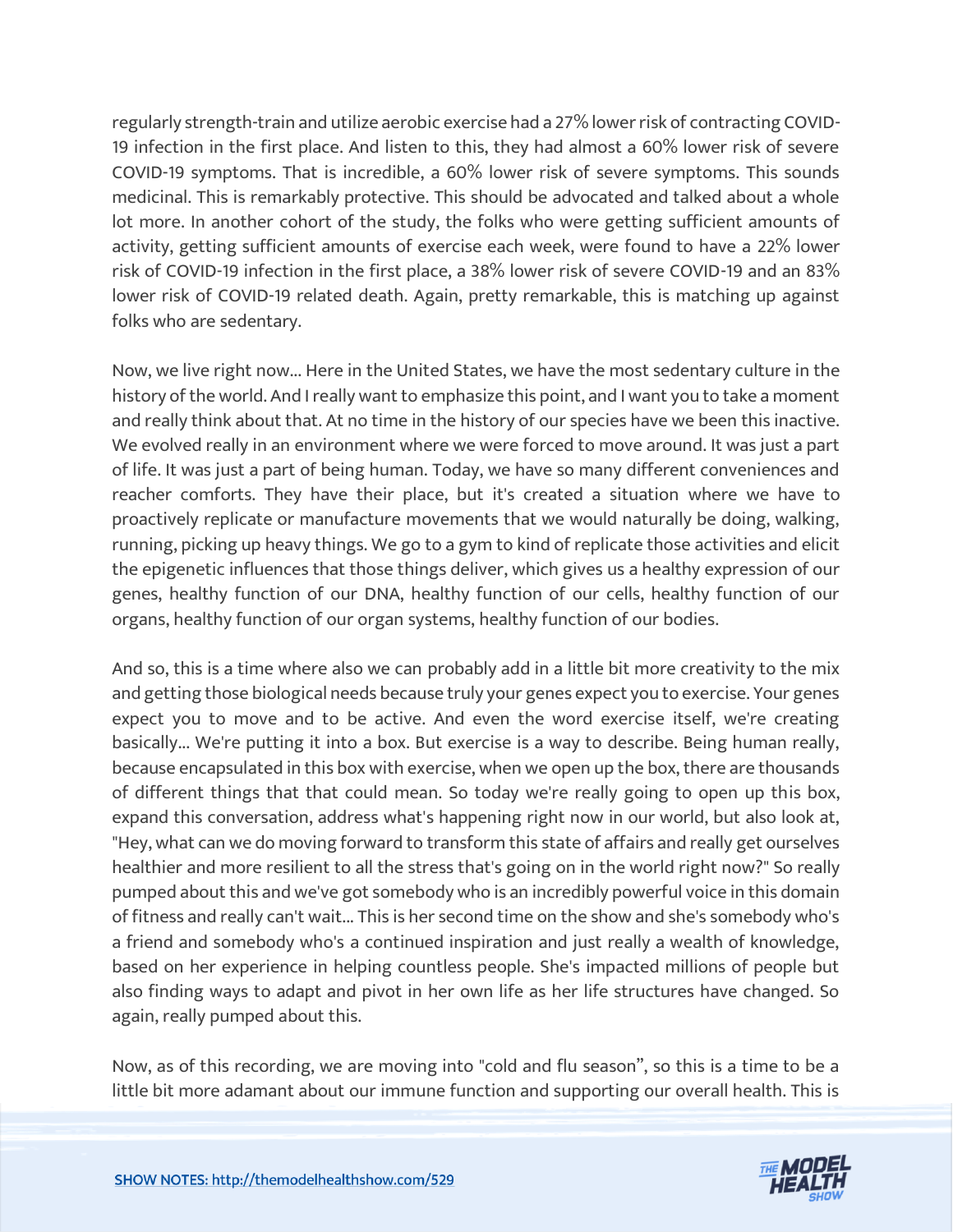a time to be a little bit more proactive and making sure that we're getting the nutrients that we need to fortify our immune system. A study published in the peer-review journal, Antiviral Chemistry and Chemotherapy, revealed that the long-storied Bee product propolis has significant antiviral effects, specifically in reducing viral lung infections. Now, propolis has been found to be so effective against viruses, not just what we would deem to be like an internal virus, but also what we would deem to be something external, showing these external symptoms, like cold sores for example. A recent study published in Phytotherapy Therapy Research found that topically applying propolis multiple times a day, three times a day in this study, accelerated the healing of cold sores faster than no treatment at all. The research has found that the topical propolis not only reduced the amount of the herpes virus present in a person's body but also protected the body against future cold sore breakouts. That is remarkable.

Again, something that's deemed to be not really having a viable treatment or "cure", but something that is modulating the immune system in such a way that is preventing and protecting, not preventing, but protecting and reducing the reoccurrence of future cold sores via this very crafty virus that knows how to hide out in our nervous system. There's something really special about propolis. And why is that? Well, I think a big reason is because it has over 300 active compounds with the majority of these compounds being in the form of very powerful antioxidants, specifically polyphenols that are well documented to reduce inflammation and fight disease. Even more specifically, polyphenols have been proven to inhibit the activity of coronavirus, according to recent data published in the peer-reviewed journal, Archives of Virology. This is something that I add to my repertoire. Especially during this time of year, I'm more proactive at utilizing my propolis spray from beekeeper's naturals.

Go to B-E-E-K-E-E-P-E-R-Snaturals.com/model, and you get a 25% discount. This is brand new. They just bumped it from 15% to 25% off. They're wanting folks to proactively get their immune system fortified, pick up their incredible B.Immune spray, the B.Immune throat spray, based on propolis. Again, this is something I regularly use. Also, there's a kids' one that I use for my little guy as well. Go to beekeepersnaturals.com/model again for 25% off. Also, they've got some remarkable Elderberry Lozenges. Their B.Better cough syrup, that is avoiding all of these crazy... If you look at the ingredients on conventional cough syrup, it is insane that it's even okay for humans to consume. It's getting down to things that are clinically proven to be effective, safe, and actually healthy for humans with a storied, a long history of benefit. Go to beekeepersnaturals.com/model. Now, let's get to the Apple podcast review of the week.

**ITUNES REVIEW:** Another five-star review titled, "So inspiring" by CRI2016. "I love this podcast. Always so inspiring and full of easy-to-follow information. I just ordered the new book, and I can't wait to read, thank you."

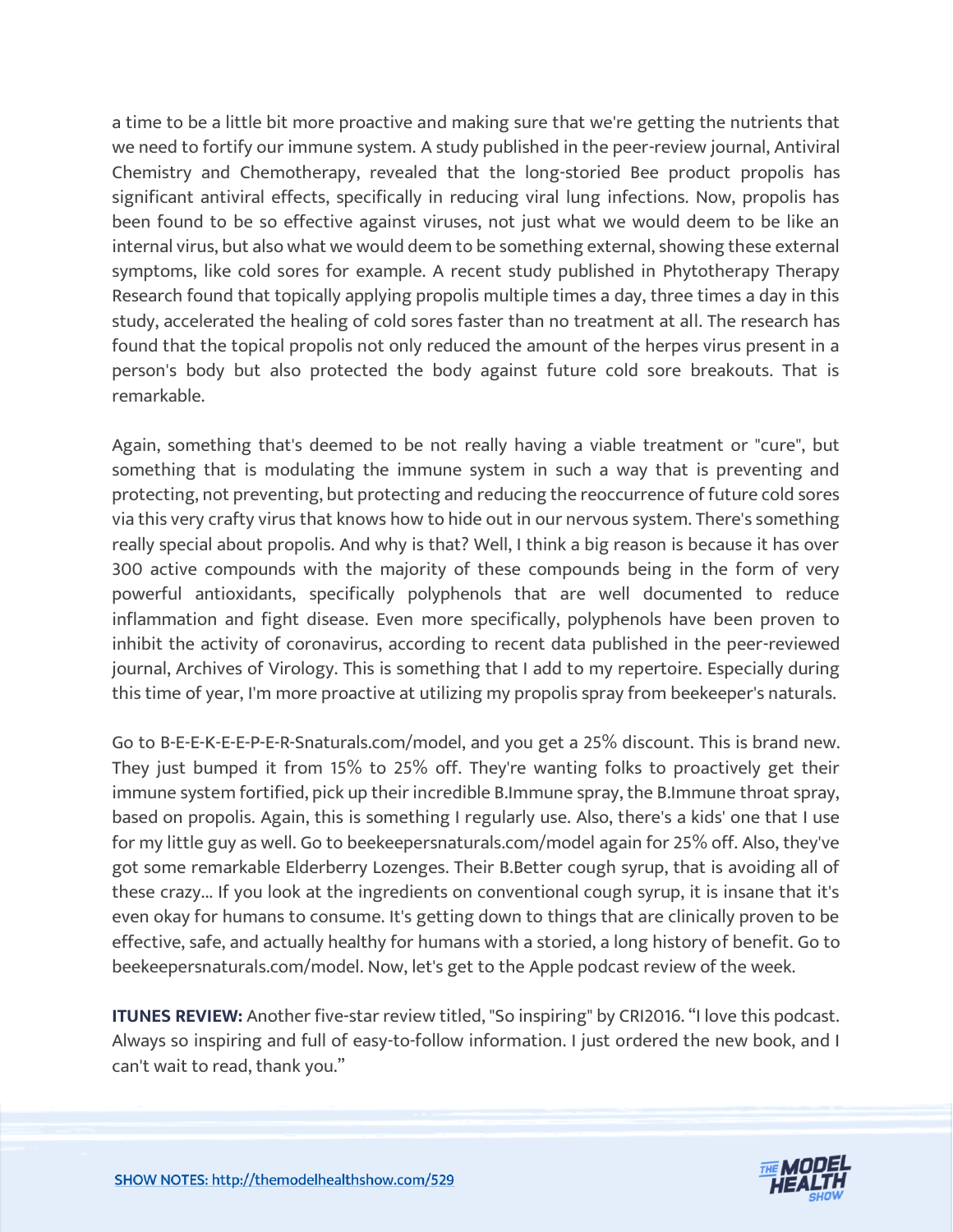**SHAWN STEVENSON:** You said it, Suzie, that's powerful. Thank you so much for leaving that review over on Apple Podcast, and listen, if you get to do so, please pop over to Apple Podcast and leave a review for the Model Health Show. I appreciate that so very much. And now let's get to our special guest and topic of the day. Our guest today is Dr. Will Cole, and he's a leading functional medicine expert, who consults with people all around the world in his clinical practice, and he specializes in clinically investigating the underlying factors in chronic disease, and then customizing health programs. Dr. Cole has been named one of the top 50 functional medicine and integrative doctors in the nation, and is the host of The Art of Well-Being Podcast, and he has been featured everywhere from Forbes to Parade, to Shape, to Mindbodygreen, and so much more. And he's the author of the best-selling books, Ketotarian, The Inflammation Spectrum, and his new book, Intuitive Fasting. So let's jump into this conversation with the incredible Dr Will Cole. The first day I went to the gym, because you know I was lifting heavy, and the first time I did feel a little bit after maybe at 70% into the workout, I typically do, I felt a little bit light-headed, but the next session, you know, it just... I can go in there dead lift 400 pounds on a little coffee.

**LITA LEWIS:** Thank you for having me back. You're right, I've definitely been here before.

**SHAWN STEVENSON:** So, second time here, and I appreciate you stopping by. Obviously, there's a lot going on in the world right now, but with all this going on in the world, why is it more important than ever for folks to focus on fitness?

**LITA LEWIS:** Oh my gosh. Where do I begin? I think, listen, people like myself have been pushing healthy lifestyles for foreverness. Like myself, I know many others that grew up in playing sports, being involved in sports, living active lifestyles, and because of it have learned how to fuel their bodies correctly. And if you're lucky, you take that into adulthood and it becomes part of your very fabric, your very being. And because of it, we can then benefit from living in these vessels that are healthy, or somewhat healthy, 'cause I definitely enjoy a little treat here and there. But more than ever, I think as this virus spreads around our globe, and we see that it ultimately attacks our immune system, we recognize the importance of having a strong one. And I think a lot of people's thoughts go in all different directions when it comes to fitness, and I've always said it should be lifestyle like many other people. It should be something you enjoy and something that you take seriously because when there are risks to our health, our first defense is this very body that we inhabit.

I think at least with my own community, this idea of fitness, especially even how I've pushed it, which I take full responsibility for, has been really much kind of a hardcore approach to this idea of going to the gym five days a week, clocking in your time. I know social media has played this... A huge portrayal of what it is to live a fit, healthy lifestyle, and to the average person, that's really unobtainable. And I get that now more than ever, now that I'm filling roles of a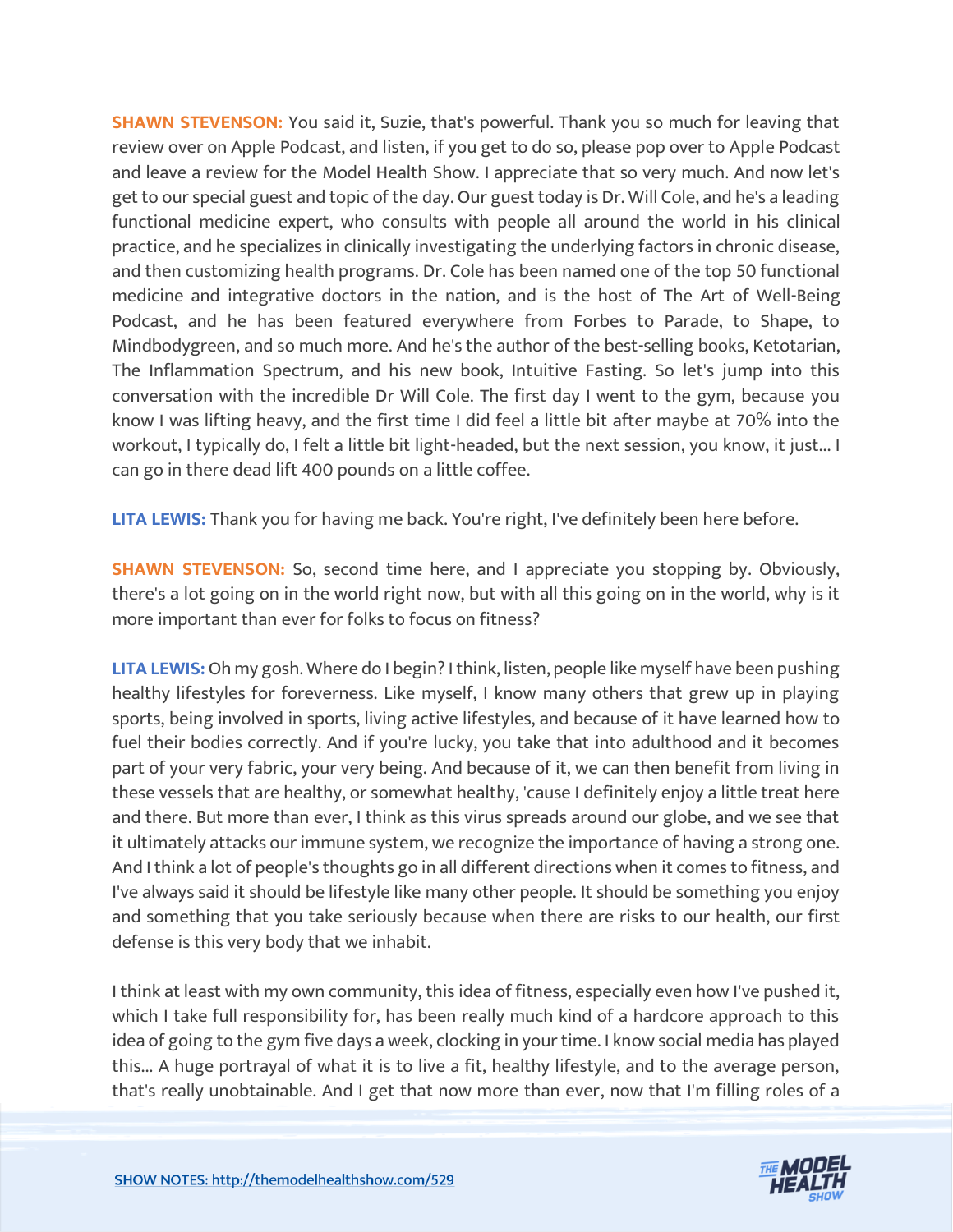stepmom, and a wife, and someone that's running a household and a business, I get that. Not even I can be in the gym twice a day for several hours at a time. But I think in more recent years, I've tried really hard to promote that fitness be not something that is hardcore and you certainly don't have to look a certain way or be lifting, pulling, squatting a certain amount of weight, it's simply that you are moving your body in a certain way to sustain a healthy lifestyle, and not to say, gain abs and a big booty and all these other... The verbiage around and the narrative around it. But it should be something that is very much linked to health and hence why obviously fitness plays a huge part in that because, just encouraging people, and I'm speaking primarily to women and women of color, just to move your body is important and to do so regularly, so we can ultimately then be strong and have strong immunes.

**SHAWN STEVENSON:** Yeah, do you feel that also your training exercise makes you more resilient to stress in your life too?

**LITA LEWIS:** That is a great question. I've always used movement, exercise to combat stress, and for somebody that has... I've been very vocal about having gone through and dealt with severe depression in my 20s, fitness ultimately, and I hate saying it like this, 'cause it sounds so cliche, but it saved my life. I recognize when I moved my physical body, I could then be somewhere else and focus on what I always said was kind of, avoiding what was the emotional pain, to what was the physical pain that ultimately made me feel good. I'm in a space now where the messaging that I'm sharing should really evolve, 'cause what was once in my 20s is very, very different from today, and what I recognize is, say my audience or my followers, they also reflect that as well. So, I think it's really imperative that I share and consistently share that regular movement and exercise not be this idea of a hardcore regimen or something again, just regular movement where we can honor our bodies.

**SHAWN STEVENSON:** Yeah, and obviously you've impacted the lives of a lot of people, you've worked with a lot of people, you taught a lot of classes. Do you see that as a viable tool for people to use exercise and movement, because again, there's a lot of stress, obviously, in the world right now, it's magnified? So, do you see that in other people's lives that you've worked with as that being something that's made them stronger in other areas, not just their bodies?

**LITA LEWIS:** Definitely, I definitely practice other things, like I'm big on meditation and journaling, but because I have had the influence of speaking over others and leading classes, all the time, without fail, the class is usually a 45-minute to 60-minute class. And I've said this before. The community around what ultimately is fitness becomes so much more. And women, people in general open up and then speak about their experiences about life and why they move and what brought them to the class or to the workshop or whatever it may be. And it is, it is life stuff. It's got nothing to do with fat cells or wanting to build a booty. It really is life stuff. And so, this idea that moving can combat or help manage stress is a part of the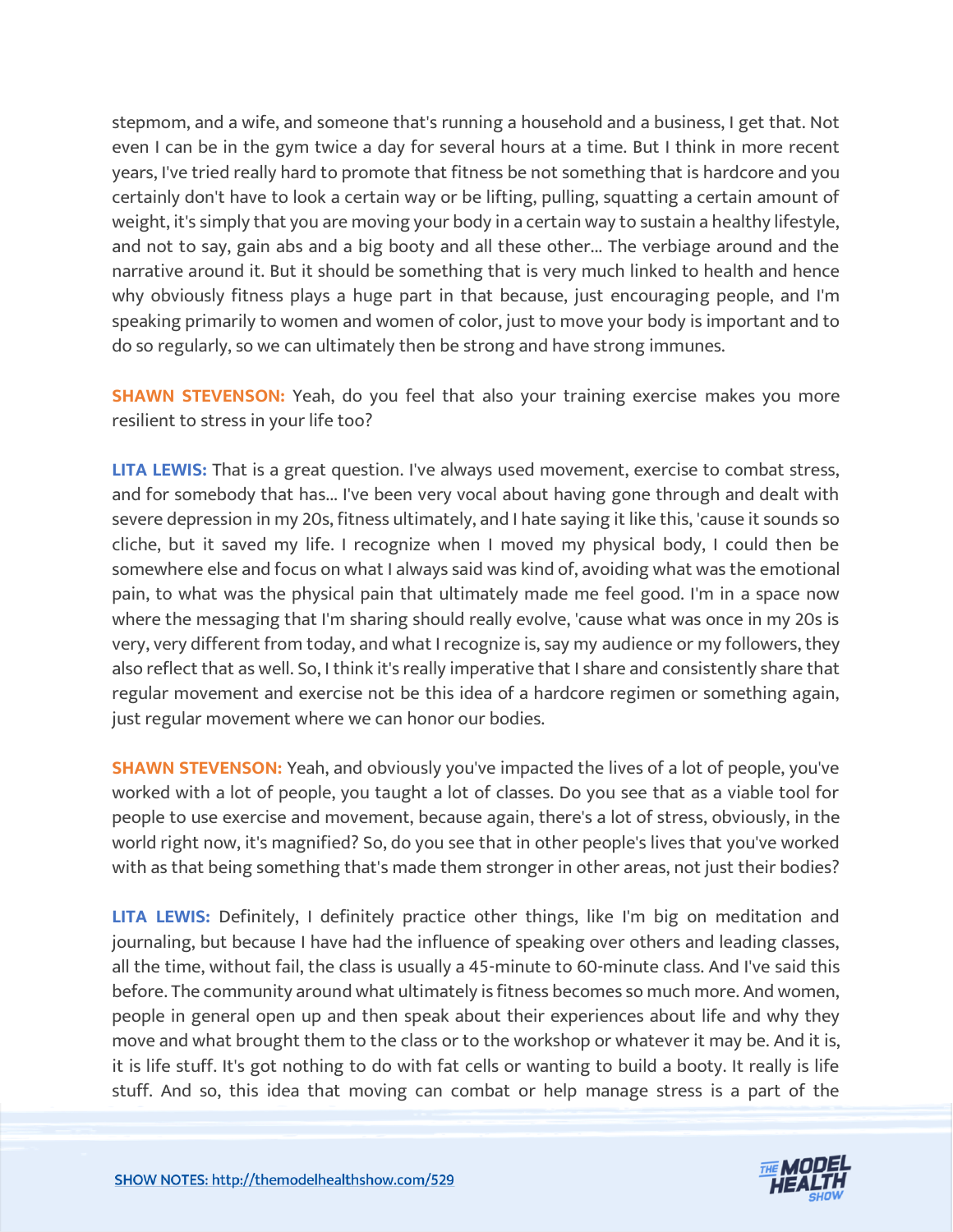conversation. And especially now, I know stress is very prevalent in a lot of people's lives, and not just around health, but how this pandemic has affected us in all different types of ways. Financial, social, those that are raising kids and are dealing with the different types of the lacking of social interactions with their peers, all sorts of things that, I think, causes a lot of stress, that if we can get outside, again, not go to the gym and try to squat 315, but simply walk with your family around the neighborhood, take a hike, something very simple is helping people. Absolutely.

Fresh air in general, getting out of the house, especially after being told that you should be inside the house has been a part of the conversation and something that I'm constantly telling my folks as well.

**SHAWN STEVENSON:** Yeah. Obviously, and you've seen this, over... It's not just now, but just recently in human history, we've kind of been devolving as far as movements concerned. We're pretty sedentary culture already. As a matter of fact, in the United States, most sedentary culture that's ever existed. We already have that title. But with COVID and all the shutdowns, that was magnified. So now, a lot of the data is coming out that the rates of sedentary behavior skyrocketed even more. It's going from really bad to far worse. And, obviously, gyms are shut down, parks closed. I saw the caution tape around the neighborhood park.

**LITA LEWIS:** A playground.

**SHAWN STEVENSON:** Yeah, the playground by my house.

**LITA LEWIS:** So sad. Yeah.

**SHAWN STEVENSON:** And, obviously, this is a reason why sedentary behaviors picked up. But why do you think that is? Why do you think we already...? We were already sedentary, but why do you feel that people became more sedentary during this time? Was it just uncertainty, was it getting permission to not work out 'cause it's closed, what do you think?

**LITA LEWIS:** I could answer that in one word, I think, and that is fear. I think that more than ever, what I've realized is there's kind of two types of people. We all have TVs, televisions, we all are pumped, our homes are pumped full of this dare I say, propaganda or narrative that is clearly, to me, intentional, and that is feeding the masses. And I think when we're at home and we're absorbing this, there's that person that says, this is truth, and we must abide, and we must fall in line, we must march along to whatever's being told. And there's those people that say, well, that doesn't make much sense, because I know when I feel the best or when I'm the healthiest and I'm the strongest, I do X, Y, and Z that contradict what is being told to me. And I think for those that are moving in fear, 'cause this is something that I personally have been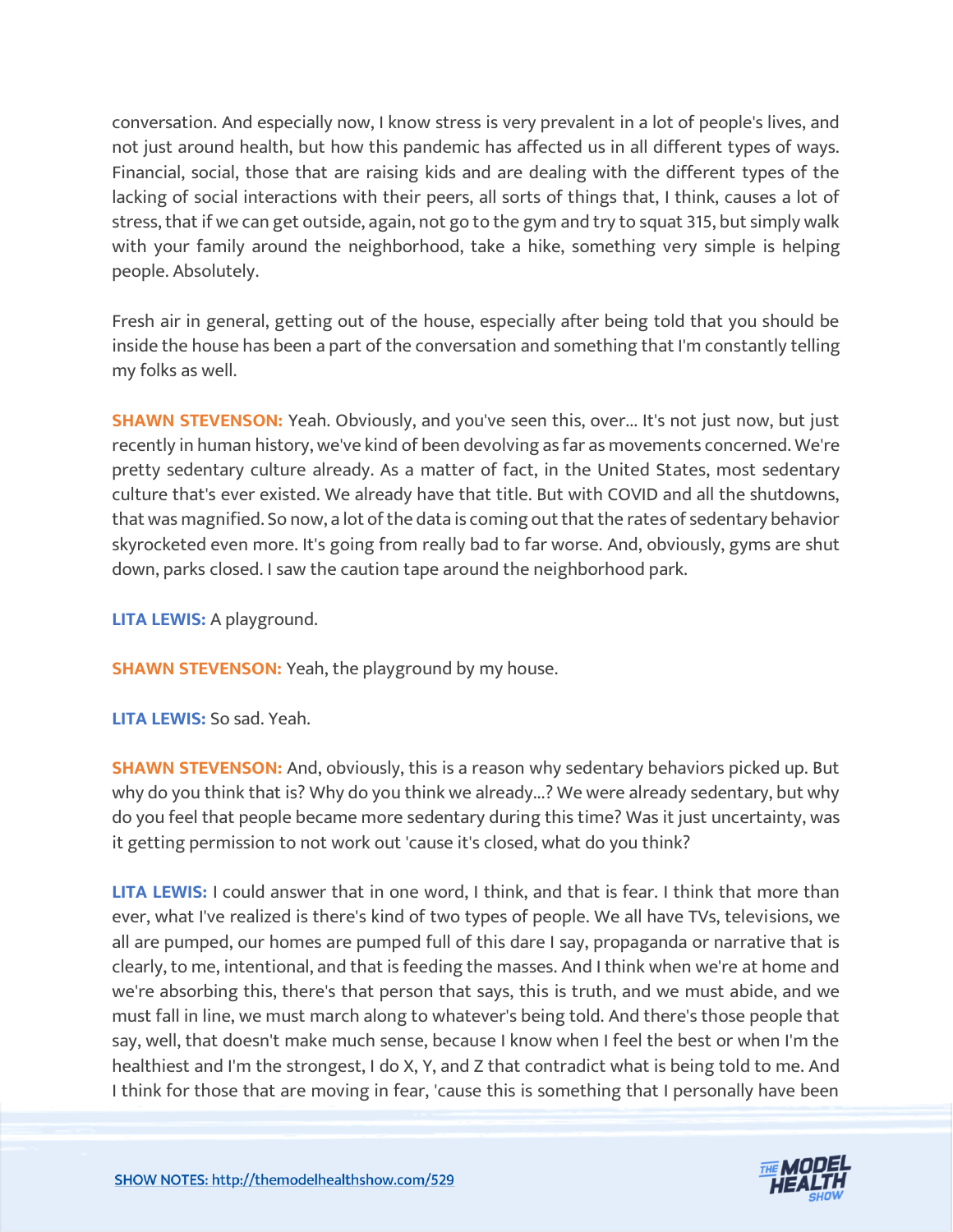very conscious about, like, am I feeling this way 'cause I'm fearful, and therefore I'm frightened, and it suppresses my thoughts and my rationale and common sense, or am I making his decision based out of common sense? Shout out to my mom who says, don't let it be fear, be aware of fear all the time.

And so, I think there's people out there that hear the information, choose to believe it, and then... And I will say, there's obviously things that are said that I think we all should analyze and lean towards understanding and believing to some capacity. But those that absorb everything is truth, I think that is always, regardless of which way or which side you're on, has been really dangerous. And if you believe that, then it is, to me, very clear you are moving and making decisions based out of fear, hence why those that, say, would normally hit the park with their kids, take the dog for a walk and aren't doing so. So, I don't really think that people are using it as an excuse not to stay active. I think people do want to live in however they define that, and they... However, again, you don't have to be a gym person, but if you were that person that went on your local hikes, but were told that you couldn't, or they were closed, or if you do take a two-hour hike, you have to wear a mask the entire time, you might be discouraged from that.

So, I think it's fear. I think there's people that adopt it, adopt the information and just move from fear, and there's those that can recognize and filter that, be like, I will not choose to live my life from that, and I will make decisions based on what I know my body is capable of doing, and what I've known for X amount of years or however long you've been on this planet, has worked to me as far as keeping my body and mind strong.

**SHAWN STEVENSON:** I'm glad you mentioned body and mind as well. And you just... That was the ultimate answer, fear. You're so right. It really boils down to that. And, obviously, a lot of folks have had to pivot. Some people are just about that life. They're about that gym life, they're about getting out, training their bodies in various ways. And a lot of folks have been forced to pivot in the interim. Stuff is kind of open back up here in LA, kind of. It's a lot of very strange rules and regulations, though, at this time, almost two years later. But many people in the interim were forced to pivot. And you were there, and this is one of the reasons I wanted to have you here, as a resource. And I want people to continue to have you as a resource where you're like, hey, listen. I understand. This is closed down. If you have a body, you have a workout.

**LITA LEWIS:** So true.

**SHAWN STEVENSON:** And so, let's talk about that pivot, and just kind of removing the barriers of excuse, like, I don't have a gym, I can't do, fill in the blank. What can people really look to, and where did you see everything pivot in this time?

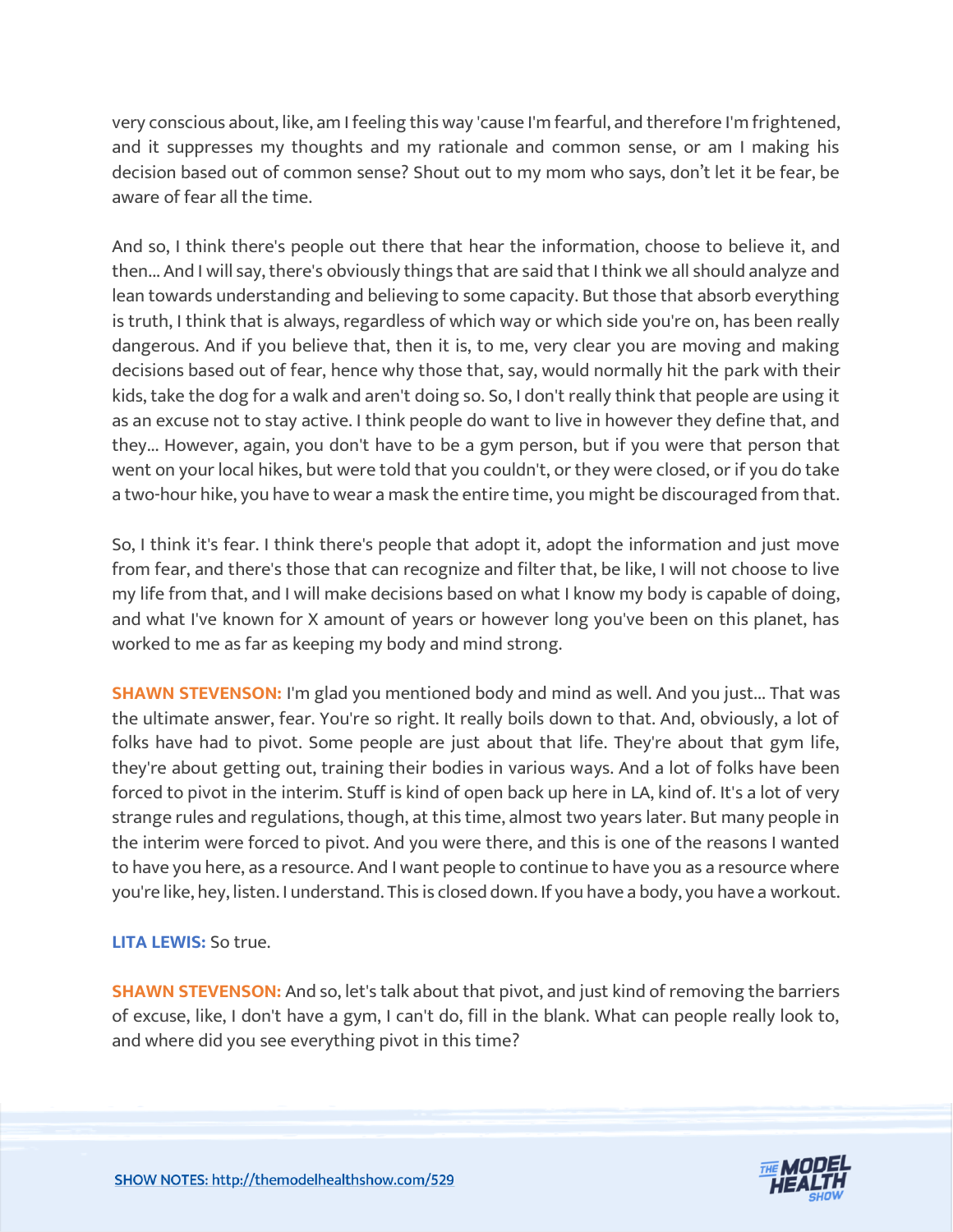**LITA LEWIS:** Yeah. Well, I can speak on myself personally. I was like If I cannot get to the gym. I will say there were body-weighted workouts that I was doing on my deck, on my backyard. A lot of them involved the kids. That were fun. But for somebody that is used to going to the gym, and admittedly, that is still me, I still like strength training. Having some type of resistance that was a little bit more than a resistance band, I was getting itchy for it. I invested in some dumbbells, I was lucky to be able to borrow... my CrossFit gym at the time, barbell, and some weights. So, I made it work.

**SHAWN STEVENSON:** You see that. That's great. You borrowed.

**LITA LEWIS:** This is...I borrowed.

# **SHAWN STEVENSON: That's amazing.**

**LITA LEWIS:** Yeah, they were like, "Well, we're shut down, but come and get this equipment, we're still going to get these workouts in." I think... Listen, I always say, my mother raised me and my sisters to be doers and to figure, can I curse? Figure shit out. Just figure it out. Just figure it out. It's this idea that nothing is that serious, nothing is... Doesn't have an answer. Everything has an answer. And I think just growing up with that type of verbiage it's just like, you just figure it out. It might not always be the same thing, and you might not always hit the target as far as getting the same results or getting that same type of workout that you would in your regular pattern, but just figuring it out. The people that panic that they can't sit there and like throw weights from like you know wall to wall, I'm like, "Things have changed, adapt." Listen, as human beings, if we can't adapt to our environments then we're going to die. I mean it's really that simple. I hate to sound so morbid, but it's... Adaption is imperative to survival. And besides gym rats, we look at fitness and follow those gym junkies that were like, "Oh, I can't do this. My world is going to crumble down." Again, I just think about what my mom would say, "Just figure that shit out," you know? And like I said, I pivoted, I bought some very, very over-priced dumbbells at the time.

# **SHAWN STEVENSON:** Right.

**LITA LEWIS:** These inflated prices.

**SHAWN STEVENSON: Oh man! The prices. Right.** 

**LITA LEWIS:** And I justify them 'cause I got... Even to this day, those dumbbells that I have in my backyard, still are getting their money's worth, but it's just about figuring it out, Shawn, just adapting, like I said, you adapt, if you don't adapt, you're going to die. So that's how we're

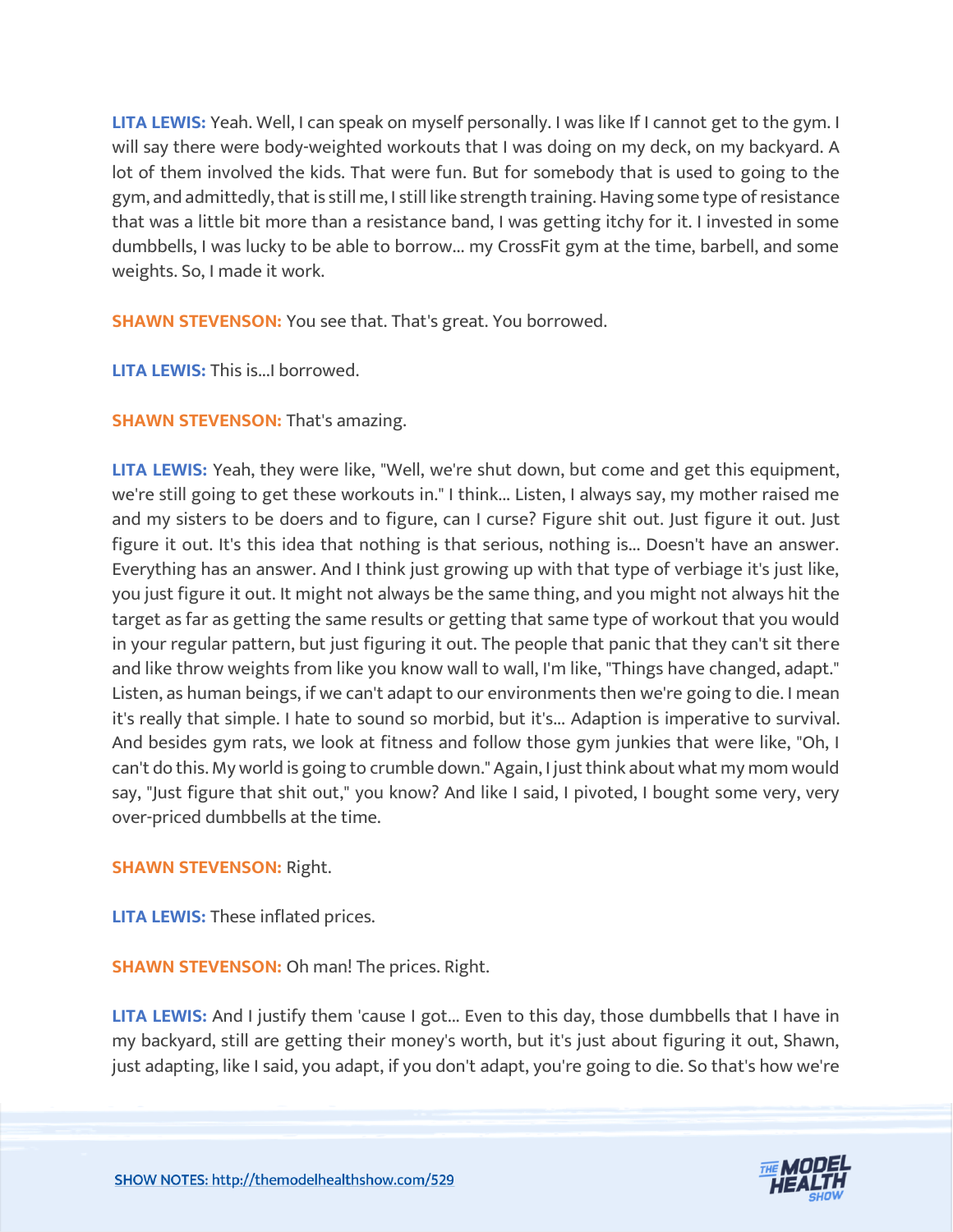going to consider these workouts. If you don't adapt and figure it out, you ain't going to survive, all right?

**SHAWN STEVENSON: I** love this. This is a whole new look at survival of the fittest, you know? Literally.

**LITA LEWIS:** Oh my gosh that has really been a real conversation. I mean, apart from everything, which I should be really sensitive about, 'cause I have spoken about it in such a way that people say, "That sounds really cold," and I'm like, "You're right, it does." But if we step out of this universe, if we look at human life as what it is and how it's evolved, it really is survival of the fittest. And if you're not taking your health and your family's health seriously, you just won't survive. Now, I'm not saying that say, this virus, for instance, is going to kill all your family members, what I'm saying is, if I and my husband are very conscious about keeping our kids active, sharing a narrative around what it means to move your body regularly, exercising, performing, and then fueling your body a certain way that gives you optimum results or execution of that body, then, you know, there's that narrative in the household, and there's the other family that perhaps are not taking that stuff seriously and are feeding their bodies full of junk and not prioritizing... Again, not the crazy workouts, or putting your kids in all sorts of sports, but just regular movement and encouraging that.

Who's living longer, who's thriving, who's got a healthier mindset that then leads to opportunities, to also wealth, if you will? Like who's doing that? So, when I say only the fittest will survive type thing, I'm kind of thinking of it as more metaphorically. I'm not saying you're going to die, so to speak, but who's living their best life?

# **SHAWN STEVENSON: Living. Yeah.**

**LITA LEWIS:** Which family? Which group of people if you will? And I have always said I want to be part of those people that are conscious about how to literally honor the very vessels that we live in because these are the bodies that are carrying us through this experience, this human experience of life. And that's... Again, as you mentioned also, you have to pay attention to our mindsets, mindsets, our mental, emotional, not just our physical health.

**SHAWN STEVENSON:** Yeah, this really is a parallel to something I was going to talk about, but... We talked about this before the show. A big part of the reason I'm doing this work at this level that I'm doing it at is for our children because unfortunately, they've been the least considered in this equation with all this taking place, and I've pointed these things out very early in all this like the... These are the things that are going to happen if we do these things, these things will happen, this is just science.

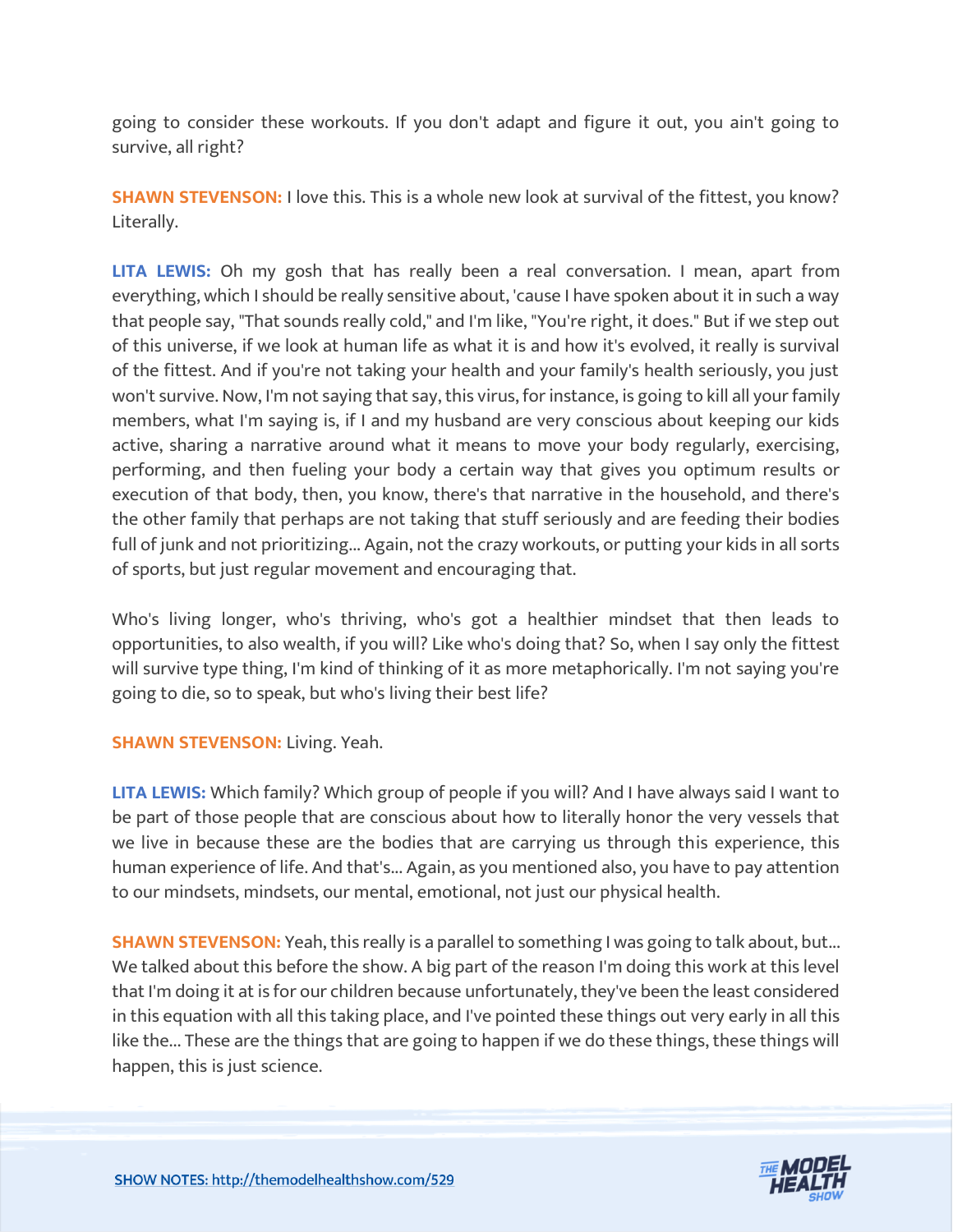#### **LITA LEWIS:** You called it early.

**SHAWN STEVENSON:** So, the CDC just came out with the report acknowledging the gigantic jump in obesity rates in children over just over the span of the pandemic. And so... Now, here's the problem, we can say, "Oh well, we can fix things and get things back on track," but that's not how it works. Once... Especially in childhood, there's this concept of recidivism. So, once you have a template where you're overweight as a child, it's very... It becomes exponentially more difficult to achieve a healthy body weight, a healthy body composition, when you get older, it's not impossible, you just start stacking conditions against you. Not to mention the higher risk of diabetes and heart disease, and the list goes on and on. That's happening in our children being subjected to a loss of connection, a loss of routine, which the brain craves, a loss of development of the social, and really, the social brain is a big part that's not getting talked about, I don't even want to get into it.

#### **LITA LEWIS:** Yeah.

**SHAWN STEVENSON:** But also, just basic tenets of fitness because I know that the way that I grew up if this happened, I'd be in the house eating ramen noodles and pizza rolls and watching cartoons, you know what I mean? And it's not that there's anything inherently, we can't just label this good or bad, it's just what it was, it is, for hundreds of millions of Americans, to be frank. It's not... I've said this before, but I'm going to say this again here in this moment, 250 million of our citizens are overweight or obese. It's very difficult for us to wrap our minds around. We got 340 million-ish folks. That's a huge chunk of our citizens, and from my experience, and I know yours as well, it's not that people want to be in that state. It's not that my family members... And myself... I was fluffy as hell when I was 20 years old when I was losing my health. It's just that I didn't... I didn't really... I wasn't exposed to what really works, and I wasn't exposed to what you said earlier community, and that is such a powerful cohesive thing today. And once that gets pulled apart, I think that's one of the things that really broke a lot of folks. So, I want to ask you about your consistency, how important consistency is, and I know, again, I can see it in your face, it's not that we have to be 100% every day.

#### **LITA LEWIS:** Sure.

**SHAWN STEVENSON:** But where does consistency play into things? How have you... Have you had to pivot your own routine? And what does your routine look like? Do you train in the mornings and like...? Please share.

**LITA LEWIS:** That's a really good question, I think... So, I struggled with consistency at the beginning of COVID 'cause I, like many people, didn't take it too seriously, meaning like, "Surely this is going to be over in like, two, three weeks." In that interim, I was doing very basic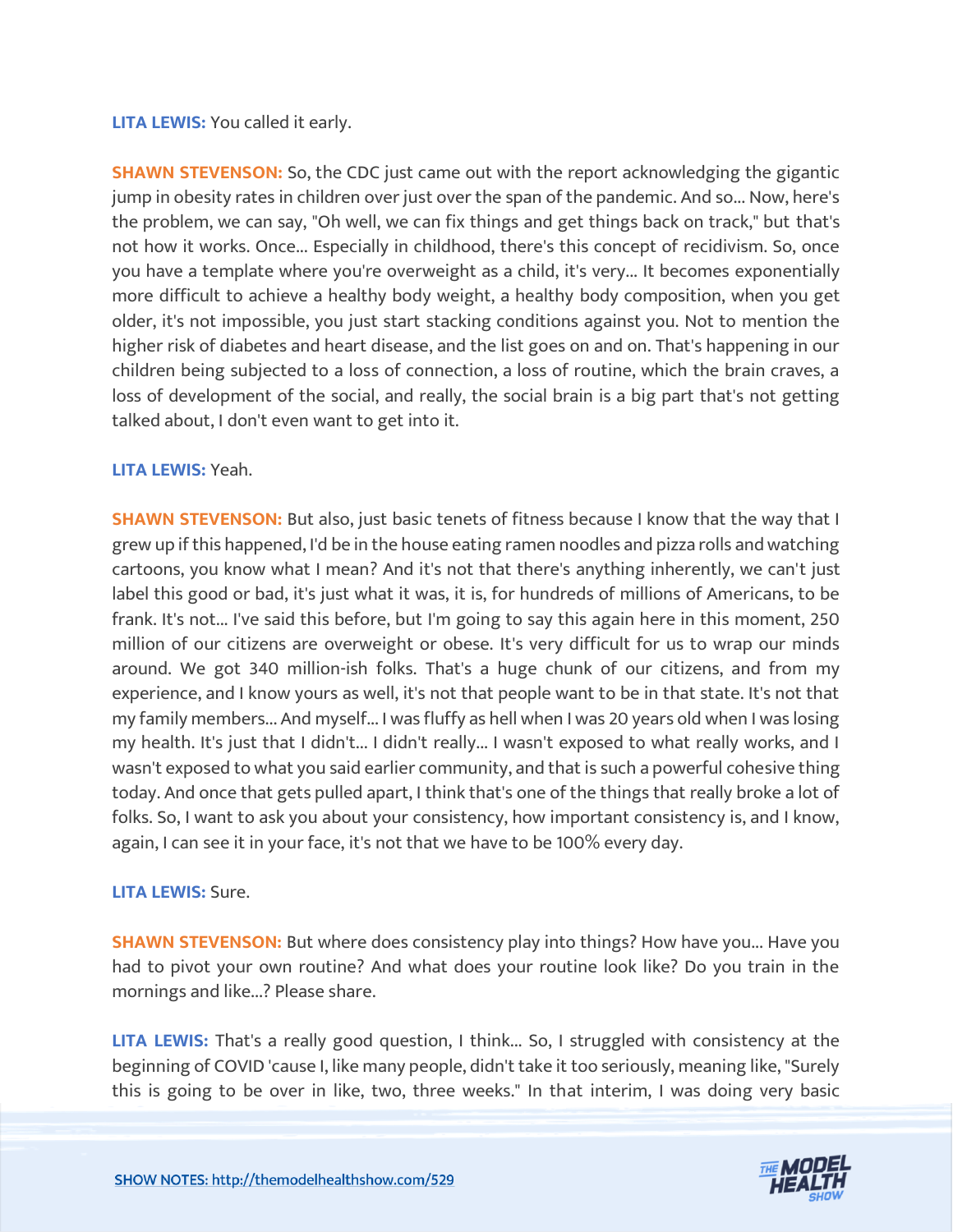workouts in the backyard. And then, reality kind of hit in and I'm like, "Oh, we're in this... " I'm not sure if your question is regarding over the pandemic, Shawn, or just in general?

### **SHAWN STEVENSON:** Both.

**LITA LEWIS:** Both. Okay, so then let me broaden the answer. I should say this. Admittedly, and I think this is important, 'cause I've always avoided talking about this, and I think this might be a woman thing, but I've found that... I am 38 years old, and I'm proud to be 38, I'm not one of those women are too scared to say their age, actually, which always makes me feel funny, that women are like, "Don't say your age", I'm like, "Why the hell not? I achieved this," but my life from 28, when fitness was really big for me, meaning, I grew up always as an athlete then I started working and then I was doing that corporate thing and that was very much a focus, and then I got back into regular exercise around 26, 27. By 28, I was really into it. And consistency for me then was defined really differently than what consistency is for me today.

#### **SHAWN STEVENSON:** Yeah.

**LITA LEWIS:** And I think it's important to say because a lot of women that I know that are in their 30s, even 40s, have this idea that they have to maintain a level of consistency that they're defining back when they were in their 20s versus what that means for them today. That's important for me to realize, because as someone that's in very much the space of a fitness influencer, age does matter, because with... And I don't mean that from a limiting perspective, meaning you're older, so you should be more mindful about what you're doing in the gym and how often... No! Not the intensity, so to speak, but simply because lifestyle changes. I tell people all the time when I was 28, I was not married, I was single, I did not have four kids to take care of, or a mortgage or a home, so I think it's really important, for not just your physical health but your mental health, ladies out there, please understand your definition of consistency today is going to be very differently than it was 10, 15 years ago. And that is okay. That is fine.

Let me tell you when I was 28, consistency for me meant at least six days a week. Four of those days were two-a-days, right? Every single one of those six days involved at least an hour or 90 minutes of cardio, right, and I would lift for at least 90 minutes. That was consistency for me.

#### **SHAWN STEVENSON: That's a lot.**

**LITA LEWIS:** Meaning, Sunday, I would rest, really rest, and then, if for whatever reason, I got five days, I'd be like, "bad week". Yo, if I got five days today and was in the gym twice, Monday through Thursday, and then did 90 minutes of cardio, I would be like, "Holy smokes, I am superwoman". So, I cannot live up to... And it's one thing I realized, I cannot live up to the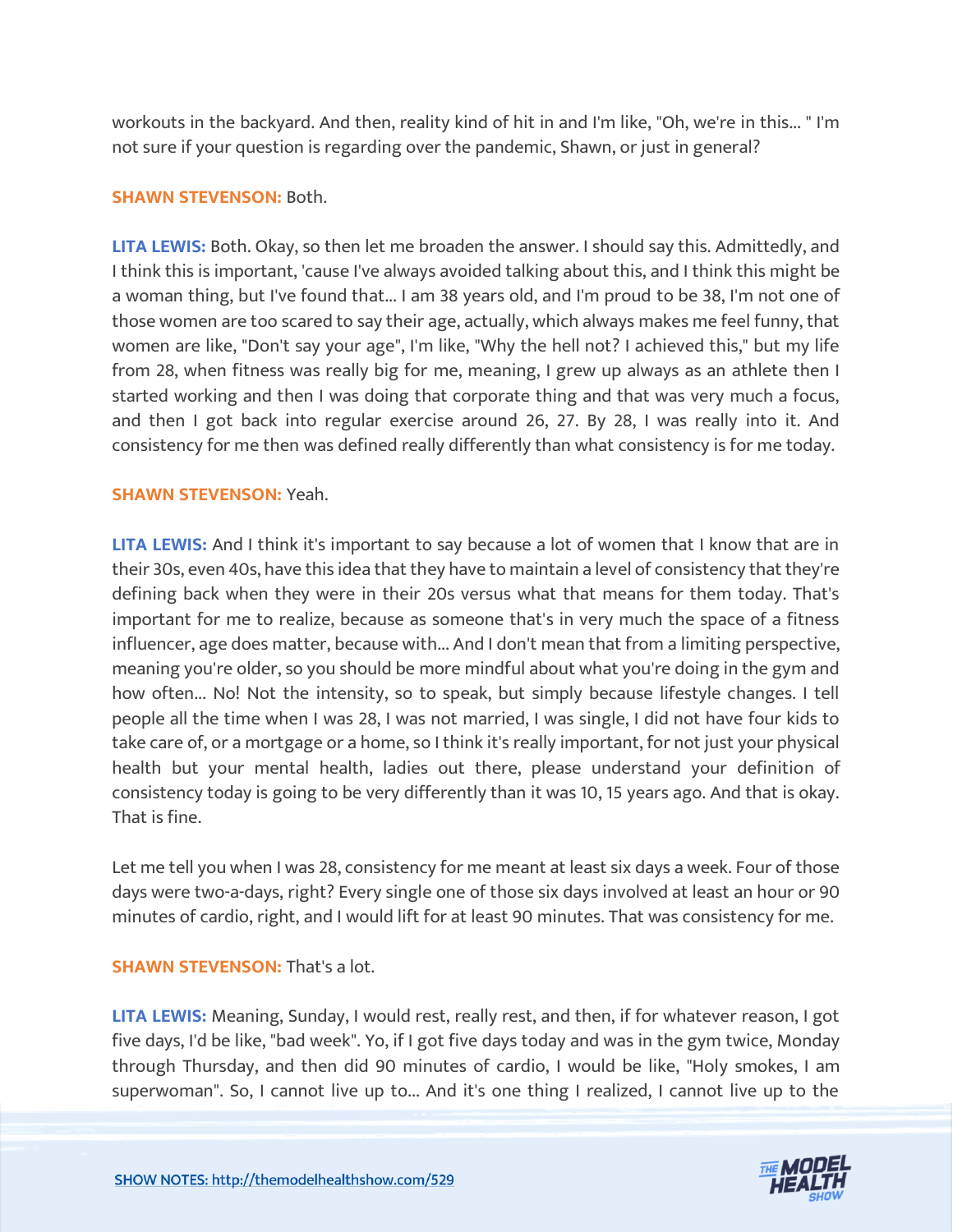standards I gave myself in my 20s that I do today, 'cause that is guaranteed like a mental breakdown. And I'm trying to live my very best life today, as a 38-year-old married woman with four kids to be responsible for. So, I say this with a lot of passion because there's so many women out there, and I know this 'cause I've had conversations with them, that are stuck on old definitions of what consistency means for them.

So, today, for me, Shawn, consistency is at least four days a week of doing my favorite hike that takes me about 70 minutes. 7-0, I know this 'cause I time myself. So, if I'm under that, I'm like, "That's a great day". And if I get to the gym twice a week and put in at least an hour, that's a fantastic week for me. And that is okay. I feel good, right? Sure, I'm not the beast mode girl that's squatting, out-squatting the boys in the gym, and that's okay, 'cause I don't need to be that person. As long as I can still out squat the oldest son, which I can...

I'm still good but what I'm saying is, for me, ultimately, the goal is to feel good in my own body, right, and if that means a little extra pounds, so be it, if that means I need to lose a little weight, so be it. But like for me, I'm trying to live my best life, and that's what my consistency... that my consistency has to be aligned to that. Does that make sense?

**SHAWN STEVENSON:** Of course. That was so refreshing. That was so, so great.

**LITA LEWIS:** I hope so. I feel like a lot of people need to hear that. Yeah.

**SHAWN STEVENSON:** Yeah, so you're... This amazing hike that you're doing... So, are you doing this in the morning? What does your morning routine look like?

**LITA LEWIS:** Oh, morning routine. Let me tell you, very different also from when I was 28. I wake up around 6:45. All the kids are self-sufficient, I will say. No one has to flip pancakes and make eggs in the morning; they all do their own thing. We leave out the house by about 7:20, I take them to school admittedly the school's a little way, it's not in our local neighborhood, and I drop them off, I go straight to my trail. The local trail. You might be familiar with it. If you haven't, you got to do it. It's beautiful. Like I said, I do an extended route, it takes me a little over an hour. I come home, that's when I start my workday. So, for the most part, I shower, make myself some breakfast, flip the laptop and a lot of everything's online, so between my online business with fitness and I also own in a apparel line, I'm doing all those types of things and communicating with manufacturers, that's what I'm doing until it's time to pick up the kids again.

So, laptop closes, I go pick up those kids, we come home, I set them off with homework, make sure they're fed, make sure they're eating, and then I'll just immediately do some more work until dinnertime. When do I train? 'cause this is a thing. The hours between, by the time I finish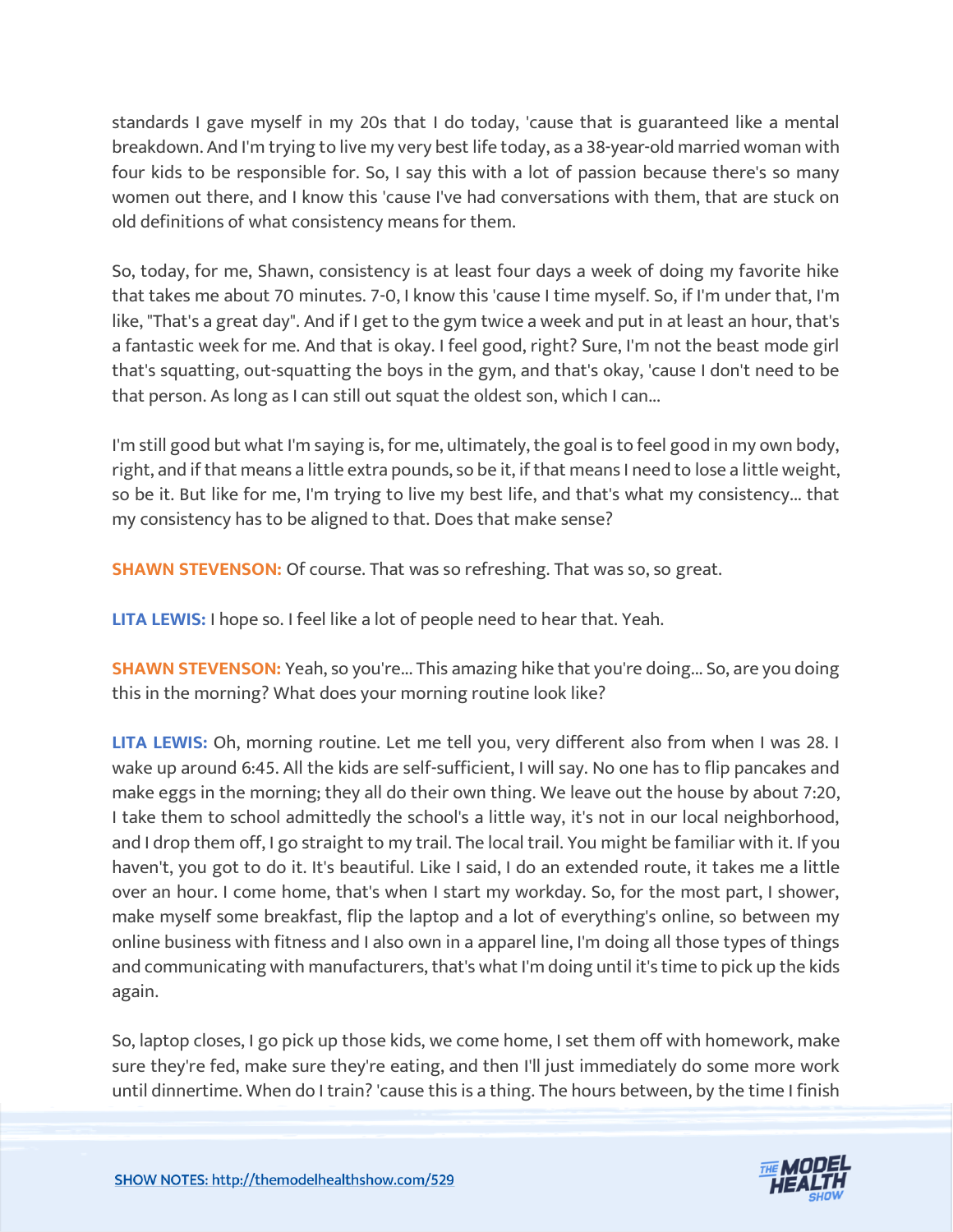my hike and the time it's time to pick up the kids is actually just a few hours, and so on a good day, like I said, if it's twice a week, I'm happy I'll find I'll carve out an hour, sometimes 90 minutes if I'm lucky and do some strength training, and ultimately these days, because of my limited days per week now, in comparison to what I used to come from, I'll focus lower half and then upper half, give my body a whole week's rest until I do it again. And that works for me, that works for me if I could do extra great if I don't make one of the days. That's fine too. And I think that's also part of my way of maintaining mental health is this idea of not beating myself up, if I can't give my physical body everything that I desire for it to have, but no, that's okay. And that hike in the morning always satisfies me anyways.

# **SHAWN STEVENSON: Yeah, I love that.**

**LITA LEWIS:** It's a very boring routine. Now that I say it out loud, I'm like, "Holy smokes."

**SHAWN STEVENSON:** No. This sounds fantastic, the hiking in of itself, there's so much value there, you know the fresh air, the altitude, there's so many... And just moving your body. And I would imagine you get some time to think, which I mean, how often do people just think like, when's the last time you just thought something without pick up your phone or whatever the case, even meditation, it's still... You're still meditating, but just to sit and think or to walk and think. I think that look I'm using think thing, but I think that during... Prior to all the shutdowns taking place and COVID becoming part of our lexicon, I was recovering from an injury, and I literally had to retrain my nervous system to walk again, like people don't know about this, I mentioned it on the show before, eventually, I'll do a full...

# **LITA LEWIS:** Yeah.

**SHAWN STEVENSON:** Breakdown of what happened, but part of my rehab was just simply walking and the first time I tried to walk, I couldn't even make it to the end of my block. And eventually, over the months... And by the way, so I got to know all my neighbors who see me out there, and my neighbor is a pretty, pretty, elderly neighborhood, and I'm out there and they could smoke me, you like just, you know on the walking tip and they, but before you know it... I'm walking a little bit better, I'm walking a little bit better, and they're just popping out the window, "Keep it going, fella."

**LITA LEWIS:** You're kidding.

**SHAWN STEVENSON:** And so, but I had all of this time to think because I didn't have anything playing, I didn't... I wasn't with anybody, I just, I needed to be in my body so I could try to get my nervous system to turn over and to do the motion.

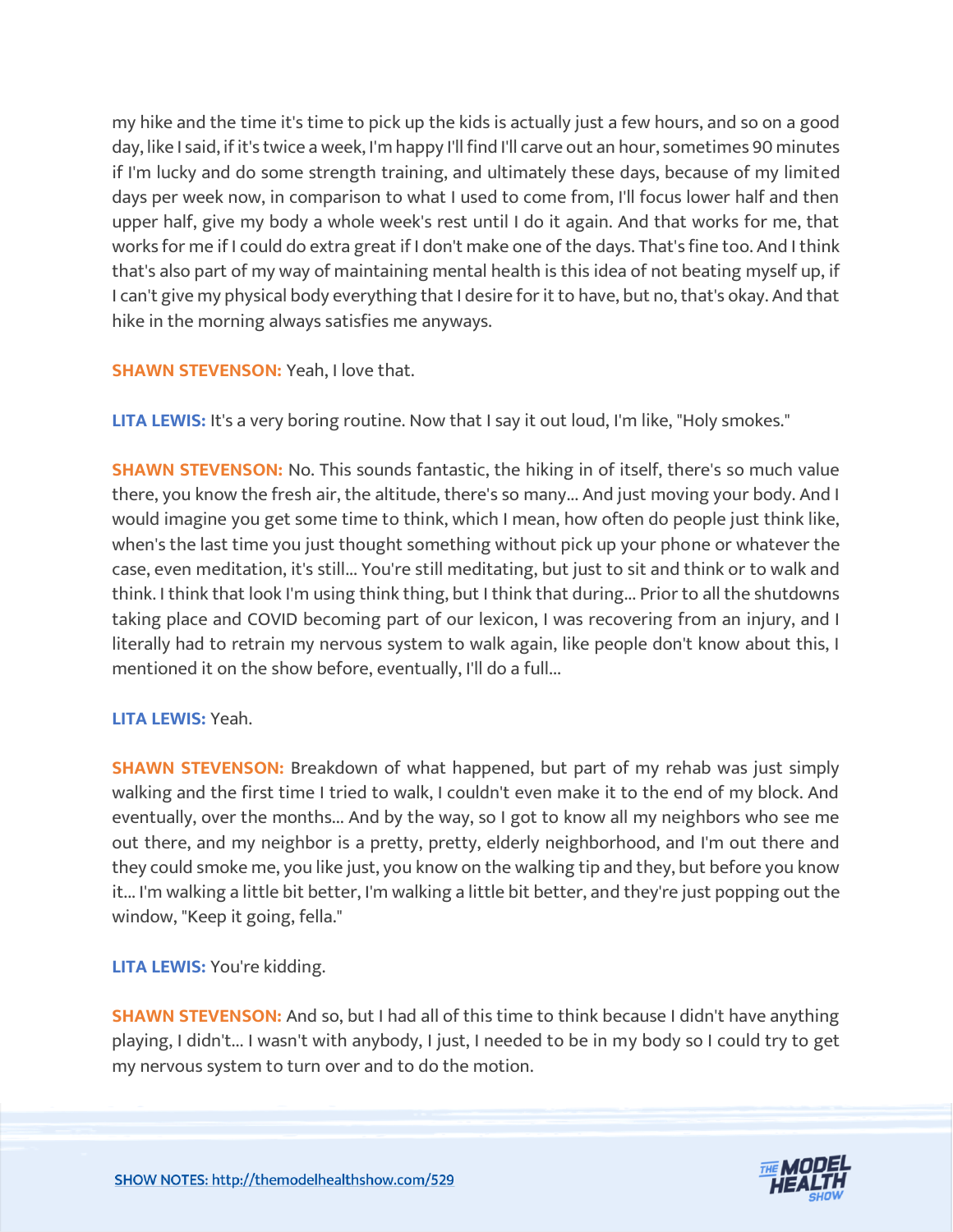**LITA LEWIS:** I like that. You had to be in your body.

**SHAWN STEVENSON:** Yeah, and so I had a lot of time just to think about things, to contemplate, this is prior to the pandemic, and as we were transitioning into it, I feel like the world was kind of joining me, not being able to do stuff, but already I had this very centered connection with my body, my thoughts, and so I just felt like it gave me this extra layer of rationality and patience and peace when the world started to really change and mutate and so I just want to throw that out there for folks, maybe if you could take again, five minutes can be a long time today, a lot to ask for it, but just five minutes just to unplug, just to do nothing, just to think or getting out. Going for a hike. Going for a walk in your neighborhood. This is also a great time. This is a good opportunity to do something with your significant other or a friend, a great way to catch up to talk about things, the only way I can get my wife to actually walk with me is if we kind of talk shop, talk business, get her gossip. No, it's usually more of the gossip.

**LITA LEWIS:** That's hilarious.

**SHAWN STEVENSON:** From her just catching me up on stuff too.

**LITA LEWIS:** Creates balance.

**SHAWN STEVENSON:** Yeah, but I would just be like, " Babe, we get to go talk, you can tell me about... " Fill in the blank, whatever. But other than that, she's like, no, I'm not going, so...

**LITA LEWIS:** That's hilarious. Well see, she sounds a little bit more like, I know that he's like wants to gossip, but what I've tried to explain to him... So, we're cut from the same cloth. Like when I talk about literally, especially this time of year, it's so the air is crisp and is something the dewiness just the sights, half of it in the shade and then half the views of the valley.

When I try to speak to him, my husband that is, about what it does for me like meaning he knows when I didn't go on that hike. Sometimes people give me a little odd, he's like, "Babe whatever works for you. Whatever that is you do that." But we could sit there and make it sound like something that's kind of out of body or not of from this world but it really... It's funny when you said in my body a lot of times, I think that we just be... Whether or not we are driving, or even having a conversation, or a board meeting, anything, shopping we are just existing without really being fully aware of ourselves in a body that is capable of doing things, feeling things, all these things. I could talk about this for a while so I won't go on 'cause I will be that person but just simply the fresh air, seeing a view, that's something that I will never take for granted. Knowing that I'm in a body I have two working legs and two working arms and thinking about those that do not like little gratefulness.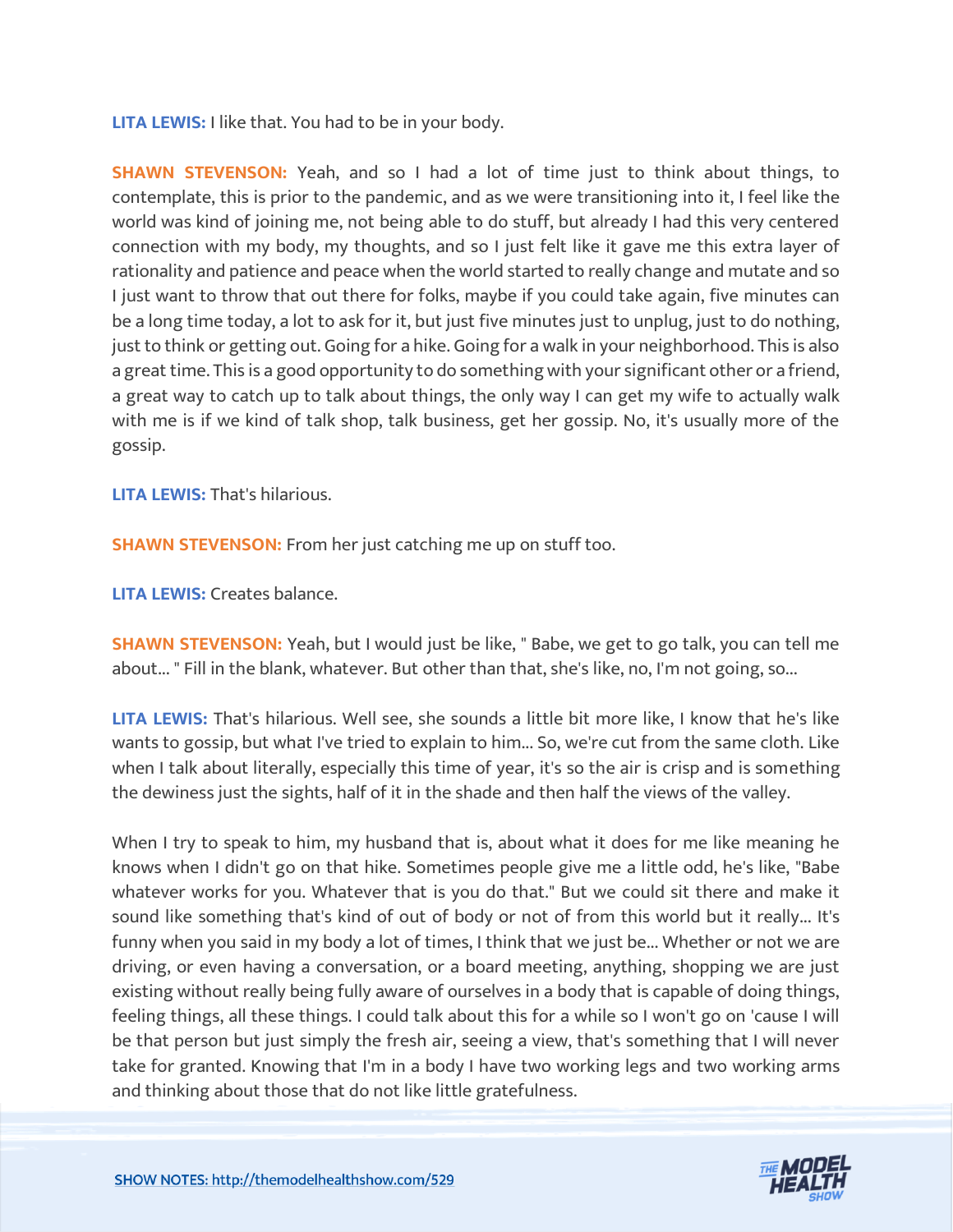And then what I've also started doing, though I love a good podcast I just stopped listening to music altogether because now I'm even paying attention to the smallest little things I've never seen on this hike, I do it like sometimes 4-5 times a week and just being aware and present and stuff. And like I said sitting down and kind of paying attention to me is the simple things and I... Can I share this? This morning when I went on this hike I decided to sit down on a bench and they have a few benches up at the top where you see, overlook the valley and it's just gorgeous. And there was clouds it was sort of settling so then you saw a few buildings pop up, the sky was clear and I remember sitting there and I had both feet on the ground, I had my hands on my thighs and whatever a dog kind of startled me. And my hands kind of did like over my thighs I kind of just brushed my thighs a little bit. And I don't know why but the feeling of just that made me very conscious that I was in a body and this body was mine and that it allowed me to hike to this point, that gratitude just kept coming to me. And I think when you hear though Oprah is speaking about the significance and the importance of living in a state of gratitude. It's little moments like that that I get it.

#### **SHAWN STEVENSON:** Yeah.

**LITA LEWIS:** I truly get it. And I think that does more for me not just mentally but also physically from a different aspect not 'cause I'm working out these thighs and I'm squatting with heavyweight but because just... It's just the simple, the essence of that they are there, and I've touched them, and they allowed me to hike somewhere made me feel just really this heightened feeling of being in my body. So, when you said that it just triggered that for me 'cause it happened to me just hours ago this morning.

#### **SHAWN STEVENSON:** Yeah.

**LITA LEWIS:** But I think it's important, I think it's important to be aware of that considering our world is like this all the time, to be in your body that's why I'm going to steal that, be in your body.

#### **SHAWN STEVENSON:** Yeah.

#### **LITA LEWIS:** Yeah.

**SHAWN STEVENSON:** That's powerful. And you said it we are very... There's so much external pulling us away from our bodies in a sense but the truth is you can never really leave here even your perception of all this happening in the world is still going on in you, but it seems so exterior it seems so external. But getting back and being in your body and starting to notice

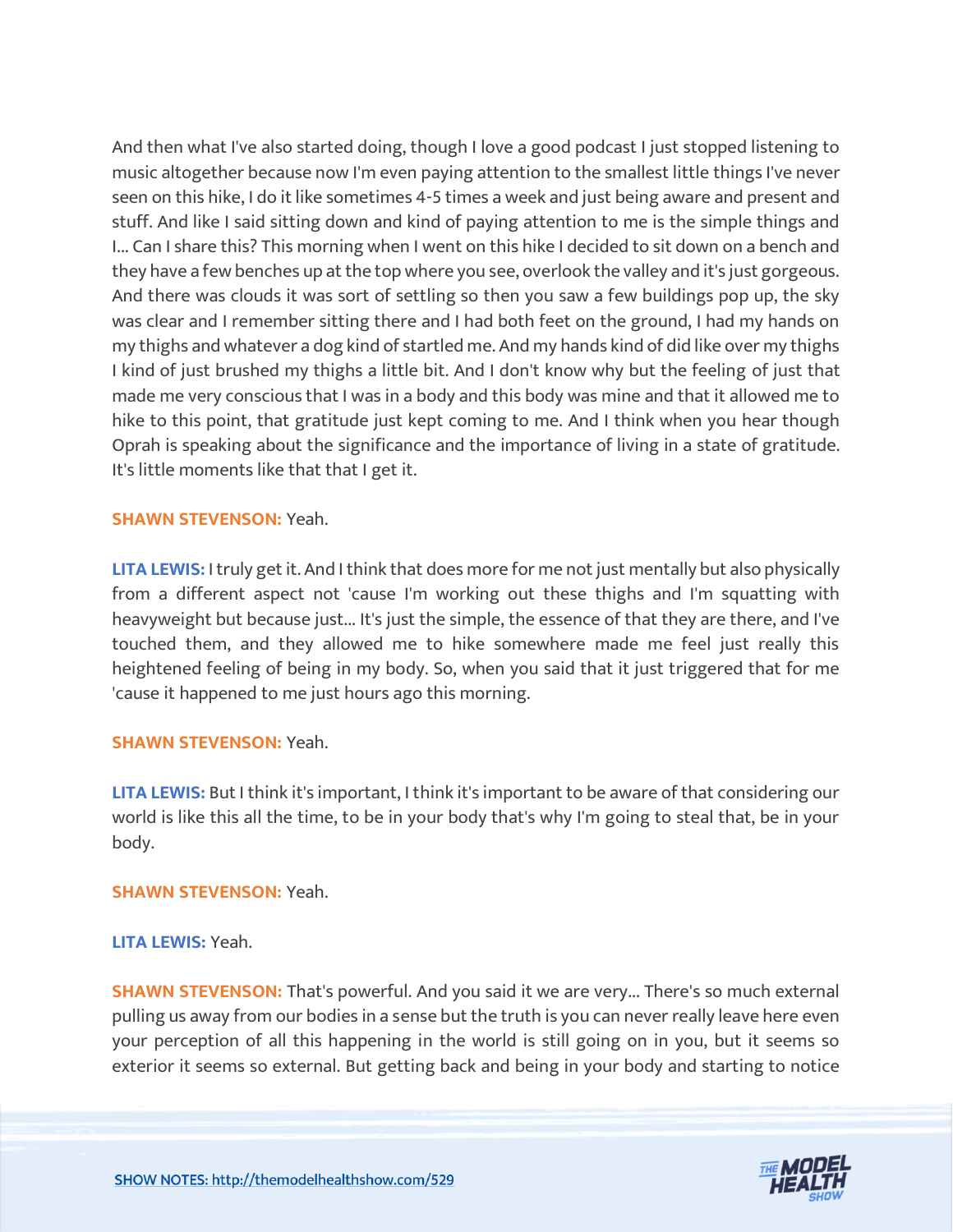how you feel, this is one of the coolest things about what you shared because that state of gratitude makes you physically healthier.

**LITA LEWIS:** Thank you.

**SHAWN STEVENSON: That state of gratitude.** 

**LITA LEWIS:** That's what I was trying to get at, right?

**SHAWN STEVENSON:** Yeah, yeah.

**LITA LEWIS:** Cause your mental and how you think and feel dictates health also, with you I'm sure you can speak on that more than I can.

**SHAWN STEVENSON:** Yeah, it's just... It changes your biochemistry.

**LITA LEWIS:** Exactly, there you go.

**SHAWN STEVENSON:** You are releasing more affirmative, strengthening, anti-aging hormones.

**LITA LEWIS:** Thank you.

**SHAWN STEVENSON:** Versus the more catabolic, which again it all has its place but if we're in that state where we have a chronic habitual release of chemicals where we are constantly outside of our bodies and stressed and not appreciating this body it's toxic to an extent. So being able to flip that switch however we can that's very remarkable.

#### **LITA LEWIS:** Yeah.

**SHAWN STEVENSON:** And this made me when you were having that moment where you were noticing things literally, I got to the point where I was noticing cracks in the ground that I hadn't seen and just like, I really knew this block 'cause I just walked up and down my block is just one block is kind of like this little cul de sac. So, I knew when I was... I knew the houses, I know this one house that just got all of these crazy plants look like they just took some seeds of some of everything, it's kind of like subway running through the garden I don't know, it just... It's crazy it just looks... It's a bit of a mess, a beautiful mess. Anyway, so I see that there's I see certain houses, or the panels are unfinished or their roofs and just noticing all these things. But most recently I just took a walk last night and I tried to get some footage of it, but it was too dark it wasn't coming up on the camera. I've been going because I got to get it in just like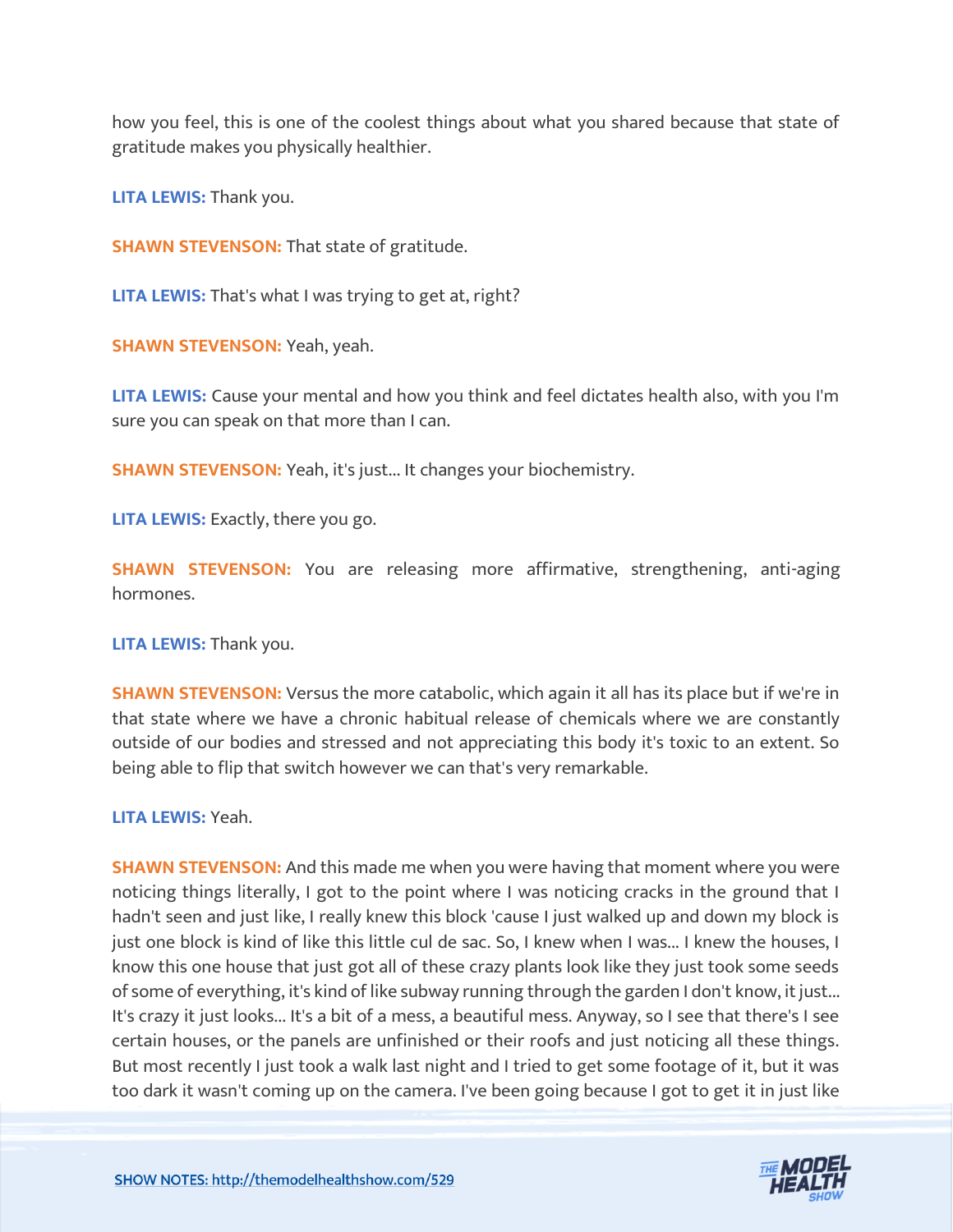at least 10-20 minutes just get out and walk in my little, in my block. And a lot of times my youngest son will come with me, and I've been going right when the sun is setting so and there is this...

**LITA LEWIS:** This time?

**SHAWN STEVENSON:** There's this little bat, there's a damn bat...

**LITA LEWIS:** Okay.

**SHAWN STEVENSON:** That's been coming out and it comes out at this time without fail and it's just like flapping... One time it was trying to get at me and it's a tiny little bat.

**LITA LEWIS:** Really? It's got to be one of those fruit bats 'cause they're around I know; I've seen them myself.

**SHAWN STEVENSON:** I don't know what it's doing. I think that this one is actually from Wuhan.

**LITA LEWIS:** Oh no.

**SHAWN STEVENSON:** And he's just trying to tell me like, "It wasn't me, man."

**SHAWN STEVENSON:** "Don't believe the hype, it wasn't me."

**LITA LEWIS:** "It wasn't me." Oh my gosh.

**SHAWN STEVENSON:** So, I'm like "why is this bat so attracted to me?" Anyway, so these are the things that I might miss if I'm just got my head down, throwing on the headphones or whatnot.

**LITA LEWIS:** It's true.

**SHAWN STEVENSON:** Got a quick break coming up, we'll be right back.

Snuggle up with some fat-burning nutrition this holiday season. You know what time of year it is? It's that time to get cozy, it's that time to snuggle up, it's that time for a nice pumpkin spice, everything. But truly, some of the most potent nutrition can be found right in our spice cabinet, and this particular spice that you need to know about has been used traditionally in cooking medicine and rituals for thousands of years, and what I'm talking about, is turmeric, turmeric and one of its most renowned micronutrients curcumin have well-noted anti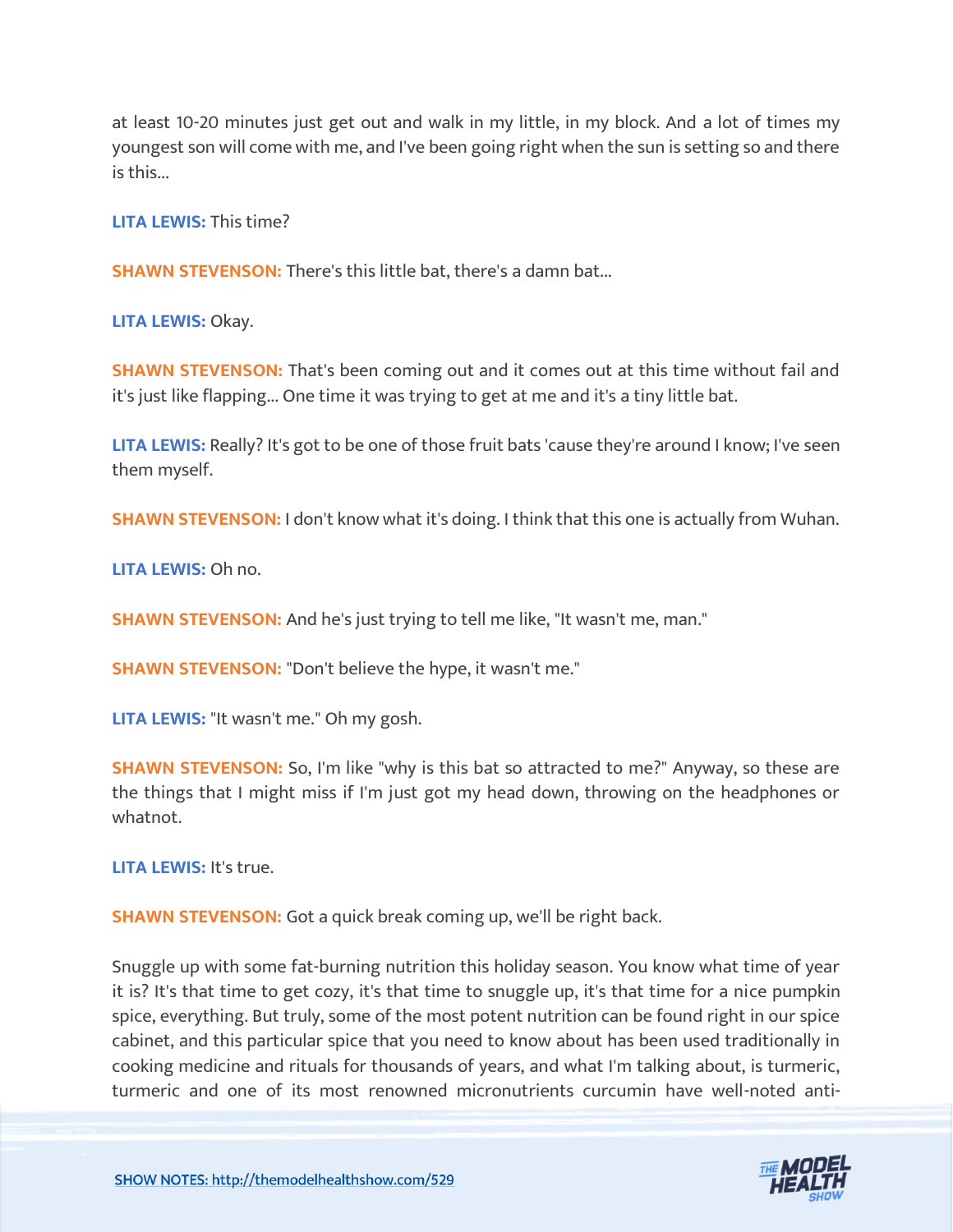inflammatory effects, but what isn't commonly known is its surprising anti-obesity effects, a study published in the European Journal of Nutrition covered that in addition to downregulating inflammatory cytokines, curcumin in turmeric, also up-regulates the activity of Adiponectin and other satiety-related hormones. Turmeric has been found to actually improve insulin sensitivity, reduce blood fats and directly act upon fat cells.

Another really interesting thing about turmeric is that it has anti-angiogenesis properties. A study published in the Journal of Nutrition found that curcumin and turmeric is able to reduce angiogenesis in adipose tissue, which is fat tissue, and angiogenesis is the process of decreasing the blood supply and nutrient supply to those pesky fat cells and also to cancer cells as well. And turmeric, has been found to have an intelligent selective capacity to target rogue cells and reduce their ability to grow, really, really fascinating stuff, and it's one of my favorite things that's in the gold blend from Organifi. This blend highlights a supercritical extract of organic turmeric plus other metabolism-enhancing spices like cinnamon and ginger, and it also has Reishi which is clinically proven to support your sleep quality it's a great vibe, a great way to relax, and a great time to enjoy this season head over check-in out. It's organifi.com/model. That's O-R-G-A-N-I-F-I.com/model for 20% off your gold latte. Check it out.

I want to ask you about... You are motivational force for so many people, like truly, and you know that.

# **LITA LEWIS:** So sweet.

**SHAWN STEVENSON:** Now, what motivates you, what do you have in your life? Or do you look to in the moments when you might be needing a little bit of motivation to whether it's to take care of yourself, to execute, get your work done, whatever the case might be, what motivates the motivator?

**LITA LEWIS:** Yeah, that's a really good question for a lot of people that we probably both look up to, that apparently seem like they are always full of motivation. I can be fully transparent here and say the motivation always isn't at its highest for me, in dealing with life like everyone else, there's always ups and downs, and I think sometimes in those downs, I find it difficult to be motivated. The feeling I get when I go on my hikes for instance, will motivate me to just get up, just get up and do that hike or, get outside, let the sun kiss your skin breathe some fresh air, things like that motivate me, 'cause I'm very much a nature a Nature Girl, I think ultimately though when I'm in very much a cadence of motivation, I think those are things that come from my childhood, Shawn, like simple things, I come from simple people, Island people who are immensely happy and they don't have to have a lot... And I take a lot of motivation from that, especially 'cause I now live in the city of angels here in Los Angeles, where we so are really easily influenced by the Joneses, and I can admit that my husband and I have definitely had certain motivations where we feel like we should need and get.

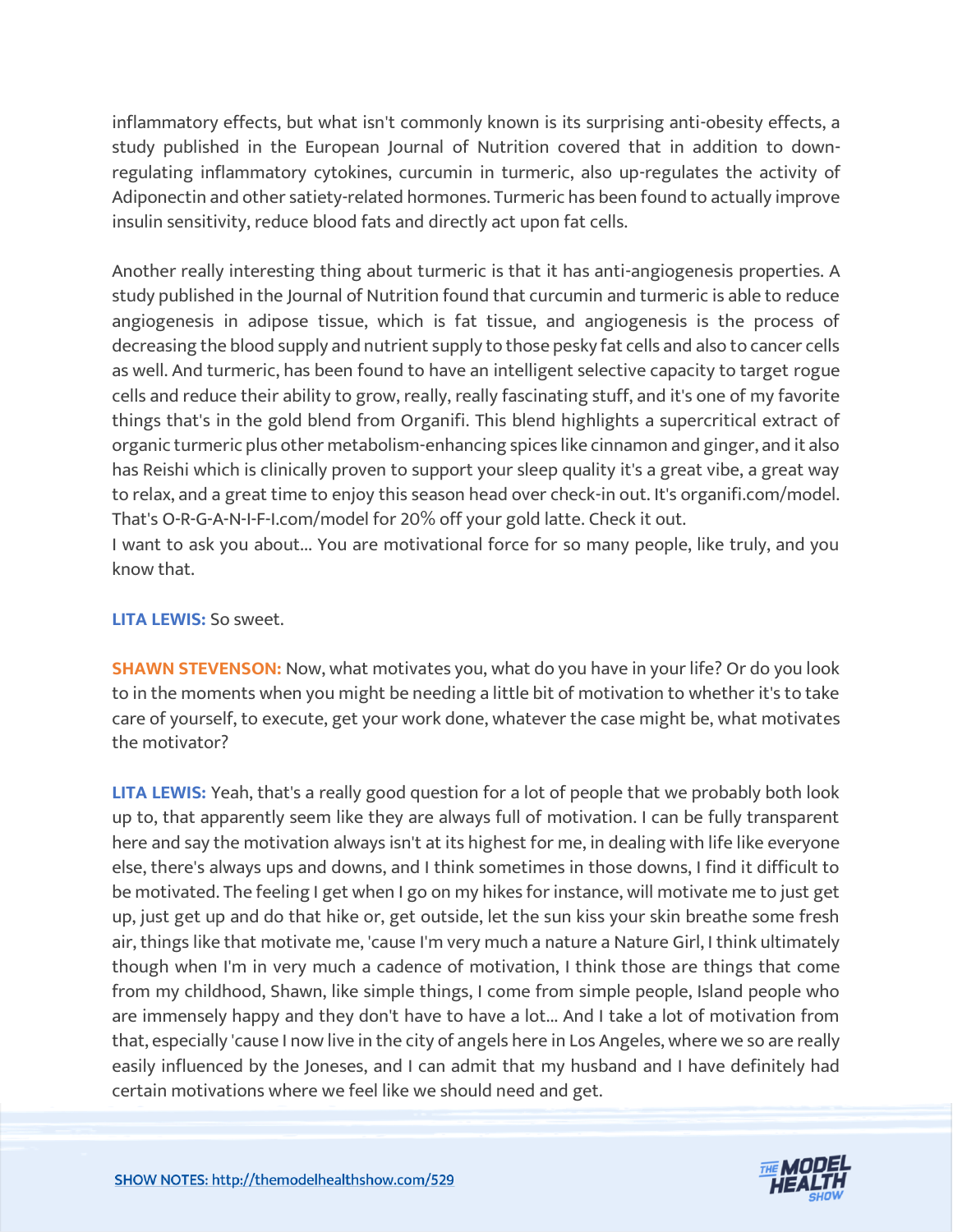And sometimes I fall back on them, like, yeah, oh we did it was a terrible purchase, but I think about childhood I think about the people that raised me, one thing, and I don't actually know who this came from, but I remember it being kind of like a staple saying amongst family members, it's like, Listen, I'm not here for a long time, I'm here for a good time. And I think about that often, sometimes, especially when I'm stressed, I'm like... I'm approaching 40. I don't know what God has intended for my life, the span... How long I would be here? But I am really conscious about wanting to live good, I want to live a good life, and then how I define good will be very different than say how Kim Kardashian may define a good life, so how I define a good life definitely is a sense of family, unity, community, health, and being in my best body to the highest capacity in which I can obtain at all times, and that also means rest days you know, not being hardcore by no means, but just whatever that means for me. And I think ultimately love, I want part of my best life means there has to be love, whether I'm creating it, or I'm receiving it, embodying it and being it for others, these are I recognize without a shadow of a doubt... This is what motivates me. Does that make sense? So, it's not a thing or a person anymore.

I used to say, oh my gosh, I used to say the craziest things about who used to motivate me. I used to say my mother motivate me, she absolutely... She inspires me and motivates me in certain ways, but ultimately what I take from my mother or the people that I admire that I said used to motivate me, are certain qualities and values that I want to obtain, and I want to live out in my days here on earth again, in this human experience that I'm experiencing, that motivates me.

**SHAWN STEVENSON:** And you mentioned this a little bit earlier, but you're pouring your motivation and your life force into helping other people in the service and through teaching, and also you mentioned your line, your clothing line, which is incredible. So many people... Like people are going nuts for your clothing line. Can you talk a little bit about it?

**LITA LEWIS:** Thank you, I appreciate that. Yeah, I might have mentioned some time ago that it was a very unintentional thing. I didn't ever plan to own an apparel line, by no means, but because of the workshops and the boot camps that I would host, I would shout out little cute things like "Thick thighs save lives, ladies!" Like, "Let's get these squats on," "Love thigh-self," really just telling... Just these little quirky things, and because of it built a line. Ultimately, then, it wasn't taken too seriously, just it was what it was, and I would sell a few units here and there at boot camps, but now we're very intentional about the line, and now we have whole collections of certain items that I know women feel amazing in, that snatches them up in all their curves, and it really kind of incentivizes a woman to show up as she is, in her shape and to just pursue her best life. And so today, the line is fueled by intention and I'm really proud of it, and where it's going. Takes up a lot of time, but I'm learning, kind of like a new entrepreneur when it comes to apparel, but it's something I'm really passionate about because I actually

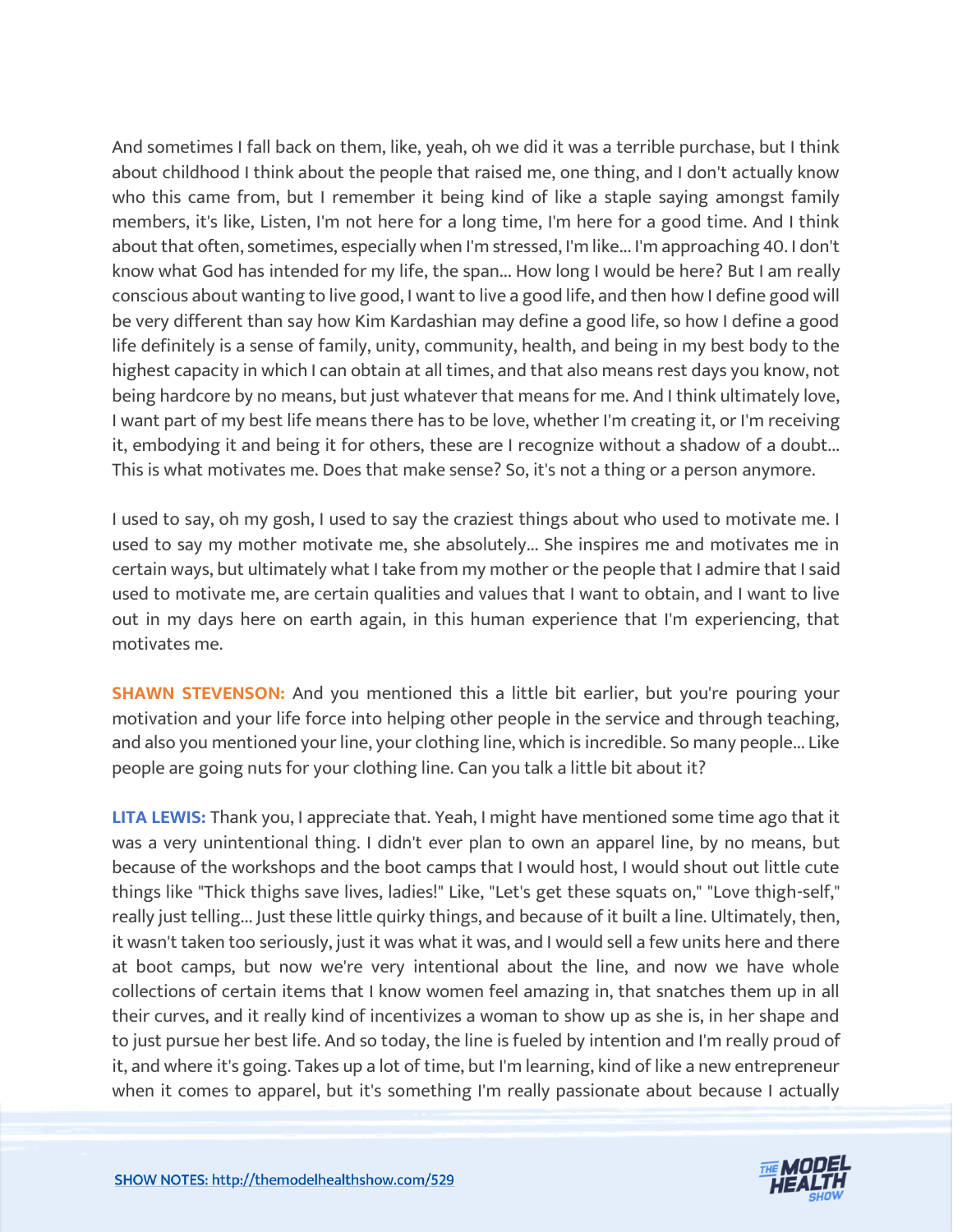have seen and witnessed and have conversations with women that simply just wear the pieces and feel so empowered by them, which is kind of crazy when you think about it. It's just a pair of leggings, but they feel sexy, they feel strong, they feel empowered, and it contours their curves. Little things like that make my heart just buzz.

**SHAWN STEVENSON:** Awesome. Please let everybody know the name of the clothing line.

**LITA LEWIS:** Okay yes. The clothing line is called Thick Athletics Apparel.

**SHAWN STEVENSON:** Yes. Thick Athletics Apparel. So, is that the URL as well?

**LITA LEWIS:** Yes, thickathleticsapparel.com.

**SHAWN STEVENSON:** Nice.

**LITA LEWIS:** Nice and easy.

**SHAWN STEVENSON:** Can we get a code? A little coupon code for everybody?

**LITA LEWIS:** Let's do a code.

**SHAWN STEVENSON: How about...** 

**LITA LEWIS:** We want it to be the model?

**SHAWN STEVENSON:** Yeah, we'll use the code MODEL, and then folks get hooked up with a...

**LITA LEWIS:** Discount.

**SHAWN STEVENSON: How much?** 

**LITA LEWIS:** I think we could do 15%.

**SHAWN STEVENSON: Really?** 

**LITA LEWIS:** Yeah.

**SHAWN STEVENSON:** Oh, come on now. So, people are seeing the live negotiation on here, for The Model Health Show community.

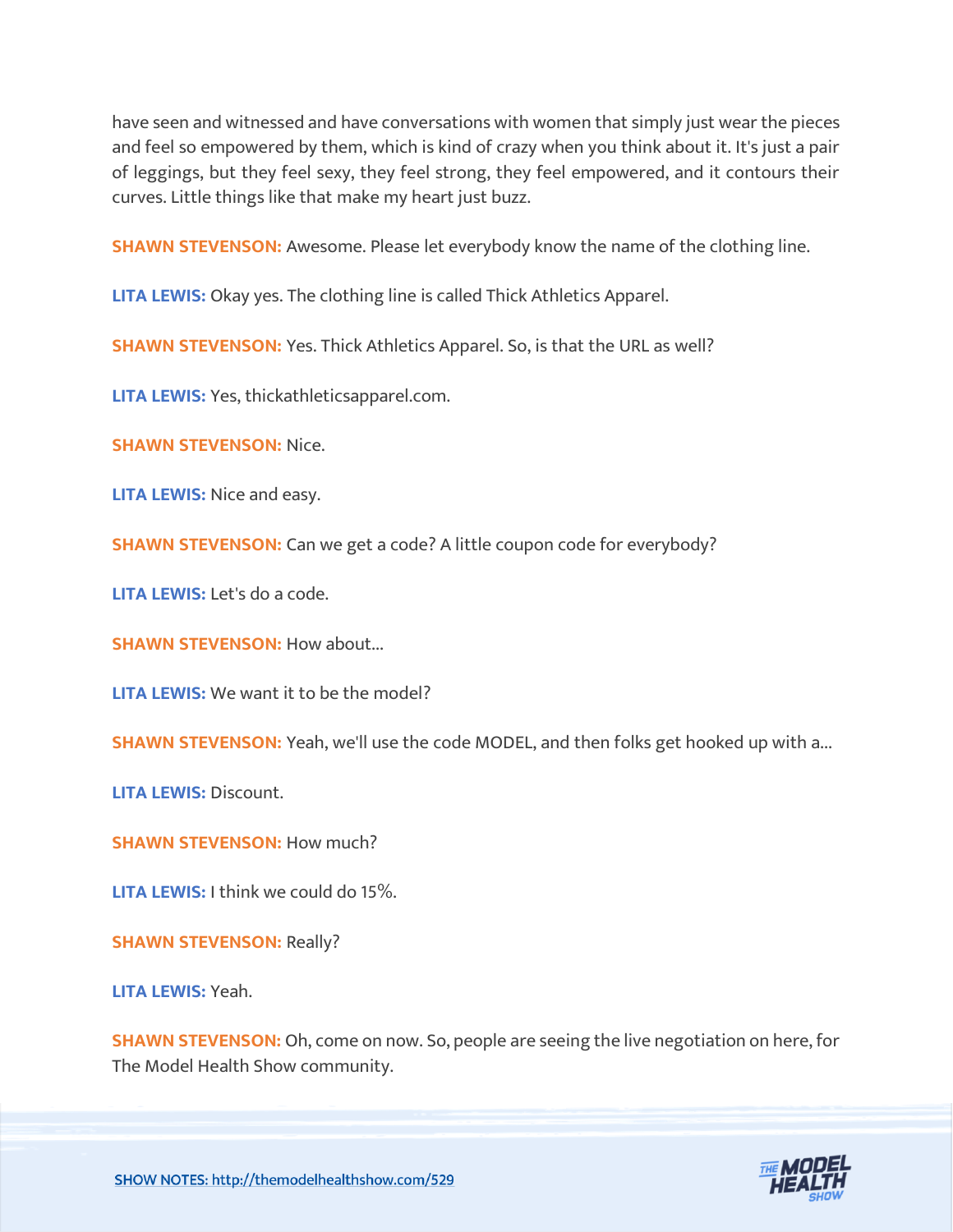**LITA LEWIS:** That it, it's in pen. There's no going back.

**SHAWN STEVENSON:** I love it. That's so awesome. So, use the code MODEL...

**LITA LEWIS:** MODEL.

**SHAWN STEVENSON:** And you'll get 15% off, and again, this clothing line is amazing. Every person that I know, 'cause I know quite a few people who've bought...

**LITA LEWIS:** Oh, that is love.

**SHAWN STEVENSON:** Things from your clothing line.

**LITA LEWIS:** That is so cool.

**SHAWN STEVENSON:** They just love it, it's like their favorite gear, so...

**LITA LEWIS:** That's cool.

**SHAWN STEVENSON:** Yeah, super cool and thank you for that. That's really awesome. So, if you check out 15% off discount, use the code MODEL, URL one more time?

**LITA LEWIS:** Thickathleticsapparel.com.

**SHAWN STEVENSON:** Thickathleticsapparel.com. It just sounds good off the tongue. Alright, so I want to ask you about just a couple more quick things because earlier, you said something that really tripped me out when you said that you borrowed some weights from the gym.

# **LITA LEWIS:** I did.

**SHAWN STEVENSON:** It really speaks to one of the greatest capacities of successful humans, which is resourcefulness. And you've been kind of speaking about that, like your mom, kind of creating the culture where you think in those terms, just figure it out. Because a lot of times we're limited like, "Oh, no, they did this, they took this thing away," or "I don't have this," instead of getting creative in finding ways to do, I never thought about borrowing some weights from a gym.

#### **LITA LEWIS:** Oh really?

**SHAWN STEVENSON:** You know like that's an incredible idea. I've never thought about that.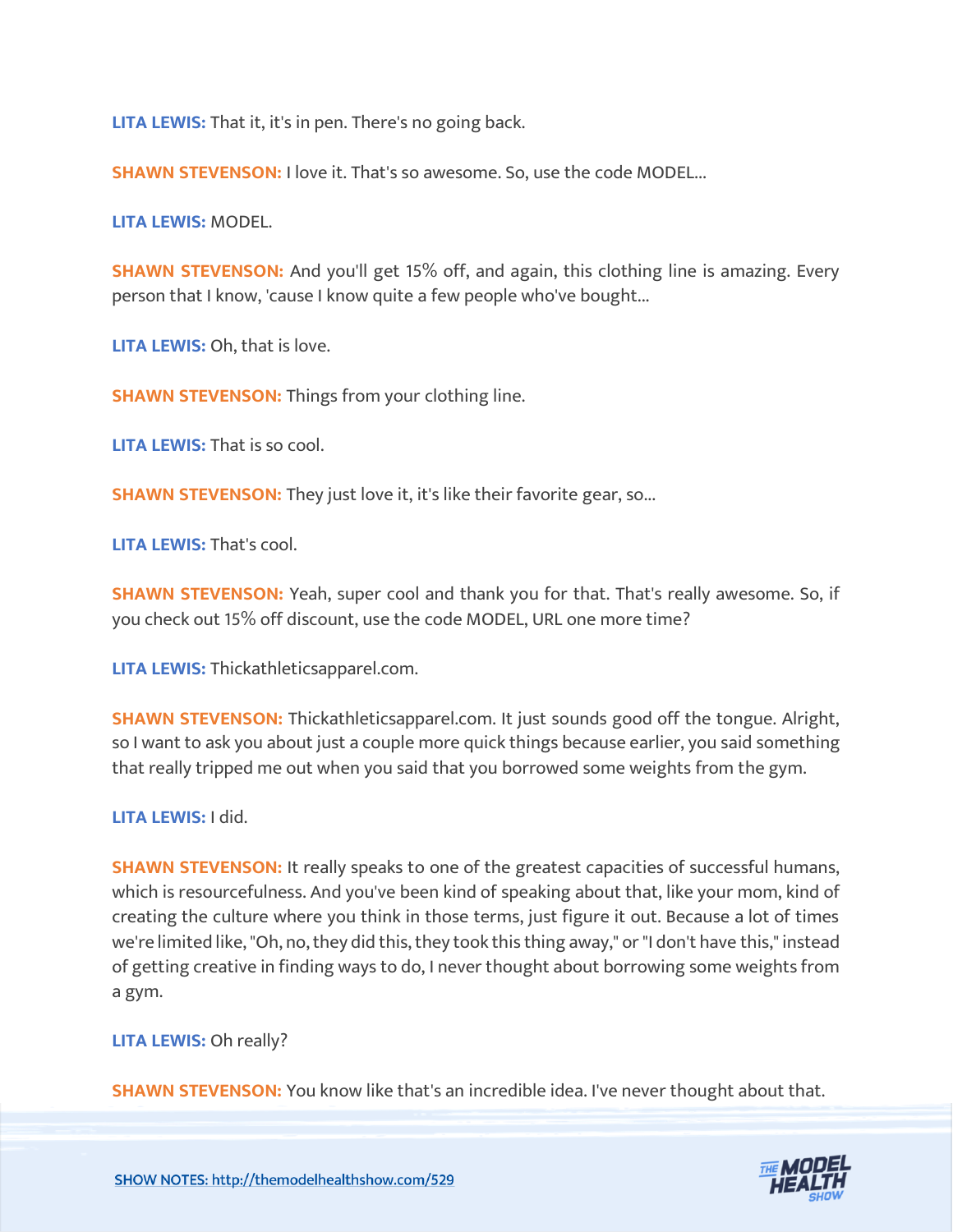**LITA LEWIS:** The gym is filled with them, it's completely... They're fully stocked, and they're closed.

**SHAWN STEVENSON:** What? It's just like what? It's a no-brainer. And relationships, because even that taking place is the aspect of a relationship that you have with whoever there... You know what I mean? So that's another invaluable thing. In that context... My oldest son, he plays football, so he was, he was in his bag when everything got shut down. The gym shut down, he was really training for next season, and suddenly like he's using what we got. We got a pull-up bar, which is pretty dope that we have a pull-up bar, and we got a bunch of dumbbells. My man's trying to deadlift the 500, squat the 450, he's trying to do his thing. Relationships are... Shout out to Jay, who lived next door to us, he lives a couple blocks away now, but he owns a gym, and so that relationship, Jorden, the whole time he was training at Jay's gym. And just getting it in and is also building his online presence, sharing inspiration, workout videos, he started his... Created his own programs, all from having that, being resourceful. Just being able to look at what relationships, connections, value can we give and in exchange for whatever that might look like that can serve our fitness.

**LITA LEWIS:** Yeah, figuring it out.

**SHAWN STEVENSON:** Figuring it out. And the thing that I wanted to ask you about, the last thing that I want to ask you about is recovery. Alright? So, whether you are on your Lita 2000 version or the Lita 2021 version, our recovery is a big part of our health, so what are some of the things that are part of your recovery process? What do you do? Is there a post-workout nutrition, is that a focus? Sleep? What do you do to focus on your recovery?

**LITA LEWIS:** Well, you definitely hit two of the ones that I definitely implement. Nutrition and sleep. Now, admittedly, even when I was super active. Even when I was a full-blown track athlete, I think recovery, I did not take seriously at all. You get on the other side of mid-30s and you start realizing, "Why does my body feel this way? The workout wasn't even that crazy." And it's again, just a thing we all need to come to grips with, and obviously, this idea of recovery is very important, especially if you want to be consistent in your workouts and be able to show up in the best way you can the next day or the day after. For me, recovery, you hit sleep, and I was going to say that to last because I never took sleep seriously. I am a night owl; I feel like I can function on six hours. Probably into my early 30s, I realized that wasn't the case, I was just living a lie and I was beating myself up for it. But sleep ultimately is so key.

I live by my Thera gun, shout out to them. And although I have an own a foam roller and I will typically be rolling in front of the TV from time to time, I'll get lazy, but that gun does wonders. Also, you mentioned nutrition, which is something that I was going to definitely bring up as

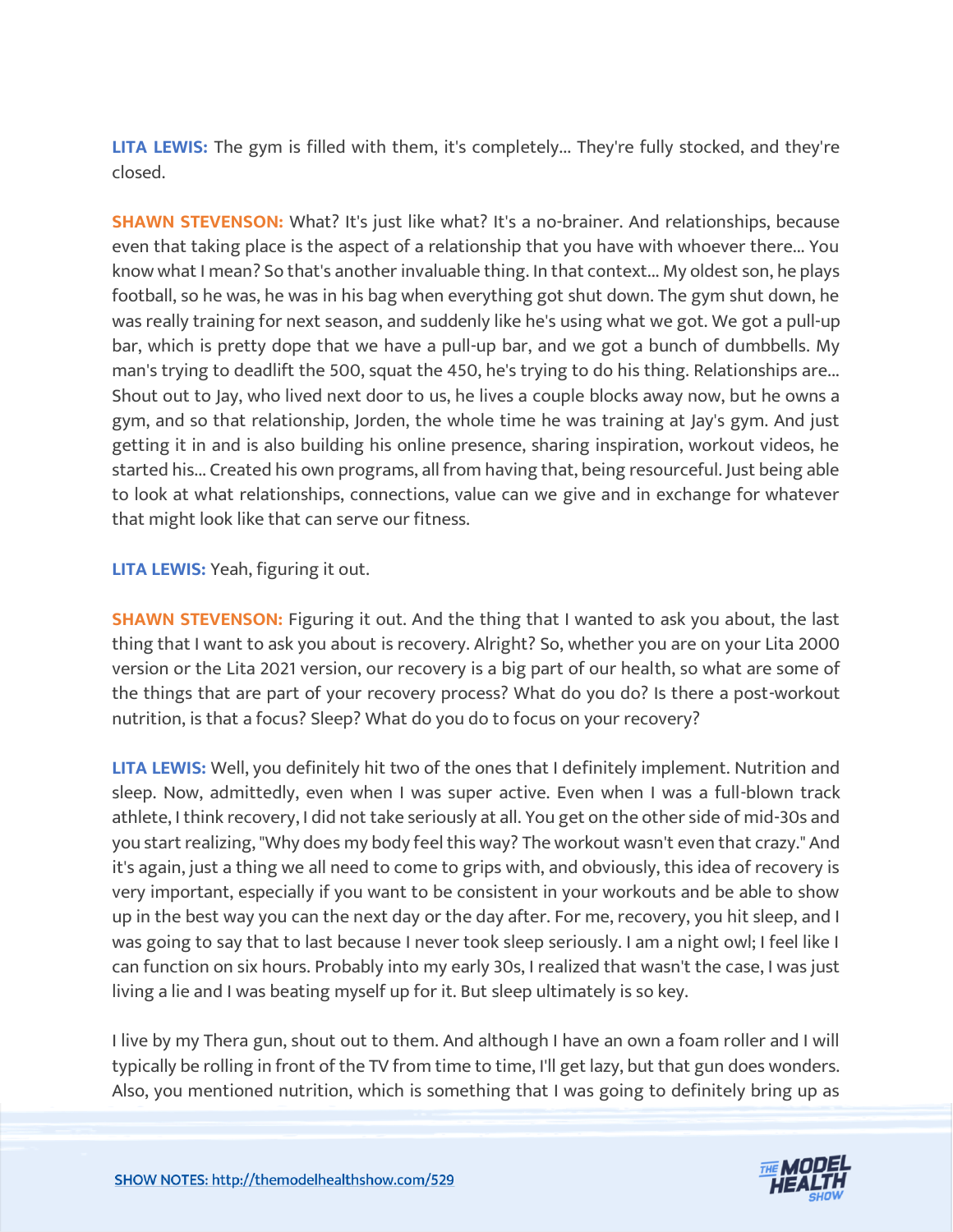well. Because if I am going to the gym, I did mention these days it's only twice a week. Admittedly, when I'm there, I'm like, "I got one lower body day. I'm going in." And so, after warming up, that's the one thing I'm doing definitely these days, more than I used to back... Especially in my 20s, is I'm doing a really solid warm-up, activating everything I need to activate, making sure my mobility and my range of motion is there before I'm doing anything too crazy, and I do like to go crazy. Now, how I define crazy is really different how anybody else may define it, or even again when I was in my 20s. But I do try to hit weight because I'm only doing it very rarely throughout the week.

So typically, Monday, Tuesday is a leg day. A Tuesday or Wednesday, if I have not eaten correctly post-workout, I feel it more than ever. Back when I was younger, I didn't care, I didn't realize it and didn't kind of connect the two. I know if I do not give my body the right nutrition after a heavy lift, especially my lower half, I feel horrible, like almost cannot function. So, I'm definitely feeding my body a good amount of protein post-workout and doing other things. I'm just being particular. I'm big on turmeric, I love my ginger, things for my... Obviously, my immune, but I'm also making sure I'm getting a good source of protein within the first 30, 45 minutes after workout. So, whether or not I'm eating something or shaking it up, that's also a key too. So, I'm definitely nutrition, sleep, and I think that's kind of key 'cause these are the things that I would neglect the most. And when I say sleep, I'm getting eight hours. That's big for me. That's big. I'm getting eight hours. I'm going to bed a certain hour, waking up at a certain hour, and I feel good.

**SHAWN STEVENSON: That's awesome.** 

# **LITA LEWIS:** Yeah.

**SHAWN STEVENSON:** And you mentioned some self-massage therapy, basically with the Thera gun too.

**LITA LEWIS:** 'Cause I have multiple... And I might even say there might be a mini one somewhere stuck in my couch. That's how often I use it.

**SHAWN STEVENSON:** What is this? Somebody's hanging out sitting around.

# **LITA LEWIS:** Yes.

**SHAWN STEVENSON:** That's amazing. Well, this has been awesome, and I appreciate you sharing your wisdom. We could use a lot more of this kind of common-sense things and a lot of things that we are neglecting. So, I just appreciate it, I really appreciate the reframing of what consistency looks like.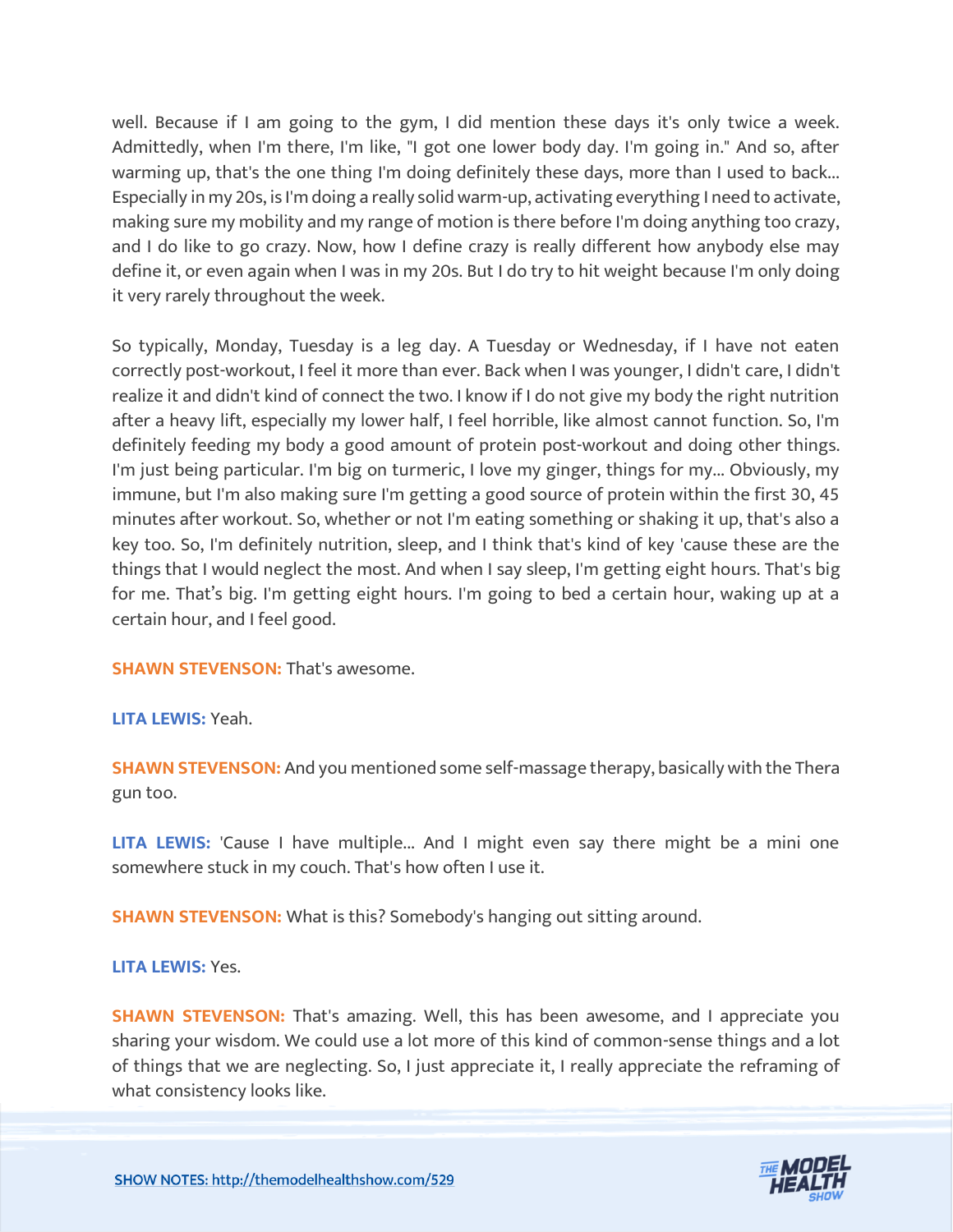**LITA LEWIS:** Oh, sure.

**SHAWN STEVENSON:** That really hit me. And I think that especially with all this going on the world, for folks to feel more at peace with redefining these things for themselves and not beating ourselves up and really taking more joy and the things that we are doing that we're able to do, I think it's going to take us a lot further. So, can you let everybody know where they can follow you online, drop the link to the apparel line one more time?

**LITA LEWIS:** Sure, the big shout out. So, across all social media platforms, I'm followthelita, that's L-I-T-A, being my name obviously. My apparel line, it's called Thick Athletics Apparel, and that is just thickathelticsapparel.com. Like I said, we're going to shout out that discount code, MODEL, that's where you can save some dollars on the website as well.

**SHAWN STEVENSON:** Awesome. Well, Lita, I appreciate you. Thank you for stopping by.

**LITA LEWIS:** Thank you so much for having me, Shawn. Always a good time chatting with you, always.

**SHAWN STEVENSON:** My pleasure. Lita Lewis, everybody.

**LITA LEWIS:** Hey.

**SHAWN STEVENSON:** Thank you so much for tuning in to the show today. I hope you got a lot of value out of this. This is a time again to take control of your schedule, take control of your routine, and be gentle, graceful, and compassionate with yourself because a lot of us experienced quite a bit of turbulence during this time and so there's going to be an adjustment period. But most importantly, it's really getting clear on what it is that you want and just taking steps in that direction. You don't have to take every step all at once. It's kind of like Lita and her hikes that she's going on. In order to complete that hike, it's just putting one foot in front of the other, doing one step at a time, and eventually, we'll get there.

If you enjoyed this episode, please share it out on social media. You can tag me, and of course, tag Lita. She's @followthelita, L-I-T-A, and I'm @shawnmodel on Instagram and Twitter. Both of us hang out more often on Instagram, absolutely flood her with love. Let her know what the Model Health Show is all about in our incredible community. And listen, I've got some incredible shows coming your way, some masterclasses that are going to blow your mind, incredible guests, so make sure to stay tuned. Take care, have an amazing day, I'll talk with you soon.